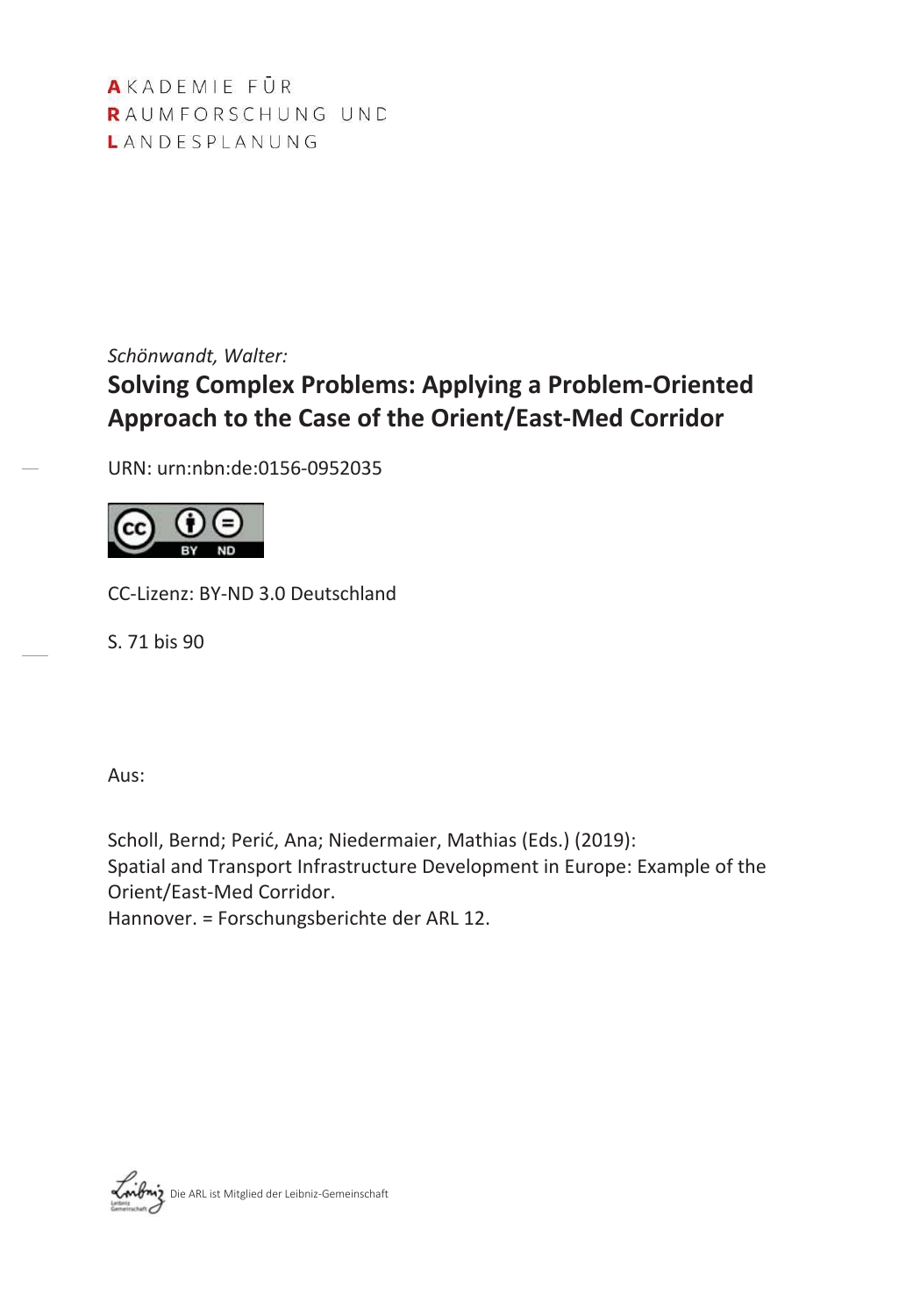#### Walter Schönwandt

# 3 SOLVING COMPLEX PROBLEMS: APPLYING A PROBLEM-ORIENTED APPROACH TO THE CASE OF THE ORIENT/EAST-MED CORRIDOR

#### **Resume**

- 1 'Problems First' planning approach
- 2 'Third generation' planning model: principle components
- 3 'Key Seven': components of problem-oriented planning
- 3.1 Defining the problem
- 3.2 Shifting the problem
- 3.3 Checking the assumed relationships fundamental to the problem definition
- 3.4 Causes of the problem
- 3.5 Measures for solving the problem
- 3.6 Key concepts
- 3.7 Basic approaches to planning
- 4 The Orient/East-Med Corridor: a test-bed for a problem-oriented approach
- 4.1 The Orient/East-Med Corridor: a 'planning world' perspective
- 4.2 The Orient/East-Med Corridor: a 'life world' perspective
- 5 Basic recommendations for the Orient/East-Med Corridor strategy Literature

# **Abstract**

The paper initially elucidates the so-called 'problems-first' planning approach, whereby planners are supposed to start any activity based on a precise definition of the problems that need to be solved. As a result, they become more relevant actors to both citizens and politicians, all of whom are considered important parties in solving complex problems. Following a brief introduction, the 'key seven', i.e. the seven key aspects of problem-oriented planning, are described. Briefly, these are the various elements of a planning task that, when altered, have a disproportionate effect on the range of possible solutions and thus thoroughly affect the outcome of a planning situation. These include: (1) defining the 'socially constructed' problems to be worked on, (2) modifying the (usually provisional) definition of the problem by shifting it back and forth, (3) testing the empirical adequacy of the assumed relationship at the base of how a problem is defined, (4) elucidating the causes of a problem, (5) generating measures designed to solve the problem from these causes, (6) defining key concepts (terms), as well as (7) incorporating various basic approaches to planning. The second part of the paper illustrates the main problems observed along the Orient/East-Med Corridor, including not only infrastructural bottlenecks, but also complex geo-political challenges. Accordingly, the conclusion summarizes the main recommendations for the development of a strategy for the Orient/East-Med Corridor including both the 'planning world' and 'life world' realms.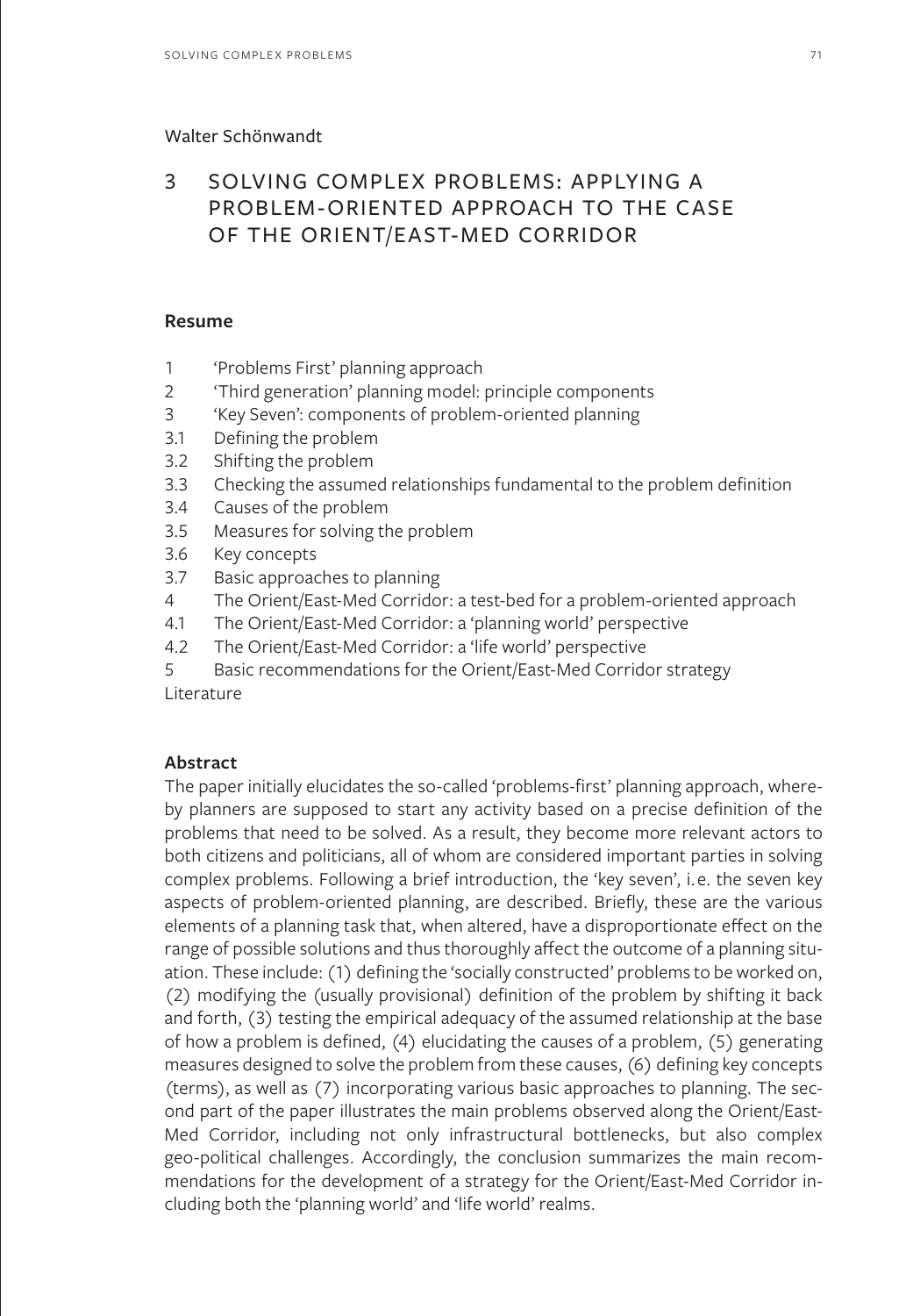#### **Keywords**

Problem-oriented planning – railway infrastructure – territorial cohesion – geopolitics – Orient/East-Med Corridor

## **Umgang mit komplexen Herausforderungen: Problemlösungsorientierter Ansatz am Beispiel des Orient/East-Med Corridors**

#### **Kurzfassung**

Der Beitrag befasst sich mit dem sog. "problems-first"-Planungsansatz, bei dem jeder Planungsschritt auf Grundlage detaillierter Definition und Kenntnis der zu lösenden Herausforderungen bzw. Probleme erfolgen soll. So werden auch Planungsakteure für Bürger bzw. Politiker sichtbarer und werden als wichtige Parteien bei der Lösung komplexer Probleme gesehen. Der Beitrag nennt nach einer kurzen Einführung die "key seven", d.h. die sieben Schwerpunkte der problemorientierten Planung. Dies sind die unterschiedlichen Planungsaspekte, die sich bei Änderungen maßgeblich auf das Spektrum an Lösungsmöglichkeiten auswirken und damit das Ergebnis von Planung nachhaltig beeinflussen. Dies umfasst: (1) die Definition der zu behandelnden "sozial konstruierten" Probleme, (2) eine der Situation eher angemessene Änderung der (in der Regel vorläufigen) Problemdefinition, (3) Prüfung der empirischen Validität der Grundlagen und Voraussetzungen des Problems, (4) Klärung der Ursachen des Problems, (5) vor diesem Hintergrund Erarbeitung von Maßnahmen zur Lösung des Problems, (6) Definition von Schlüsselstrategien (Begriffen) sowie (7) Einbeziehung verschiedener Planungsansätze. Der zweite Teil des Beitrags verdeutlicht die wichtigsten Probleme entlang des Orient/East-Med Corridors; hierzu zählen nicht nur infrastrukturelle Engpässe, sondern auch komplexe geopolitische Herausforderungen. Hierauf aufbauend fassen die Schlussfolgerungen die wichtigsten Empfehlungen für die Entwicklung einer Strategie für den Orient/East-Med Corridor zusammen, die die "Planungswelt" und die "Lebenswelt" umfassen.

#### **Schlüsselwörter**

Problemorientierte Planung – Eisenbahninfrastruktur – territorialer Zusammenhalt – Geopolitik – Orient/East-Med Corridor

### **1 'Problems First' planning approach**

Solving complex planning problems requires analyzing an initially opaque situation. More precisely, it is only possible to solve a complex problem once it has been clearly defined. Somewhat differently put: it makes no sense to search for answers (or even to gather large amounts of data) before a question has been clearly formulated. Hence, the definition of problems should be placed at the front and center of planning. Such a procedure is designated 'problems-first' planning (Schönwandt 2006, 2008; Schönwandt/Voermanek/Utz et al. 2013).

Clearly delimiting the various steps that must be taken to solve a complex problem helps diffuse a criticism that often confronts spatial planners. Planners are frequently blamed for failing to sufficiently address all of the problems that are relevant in a given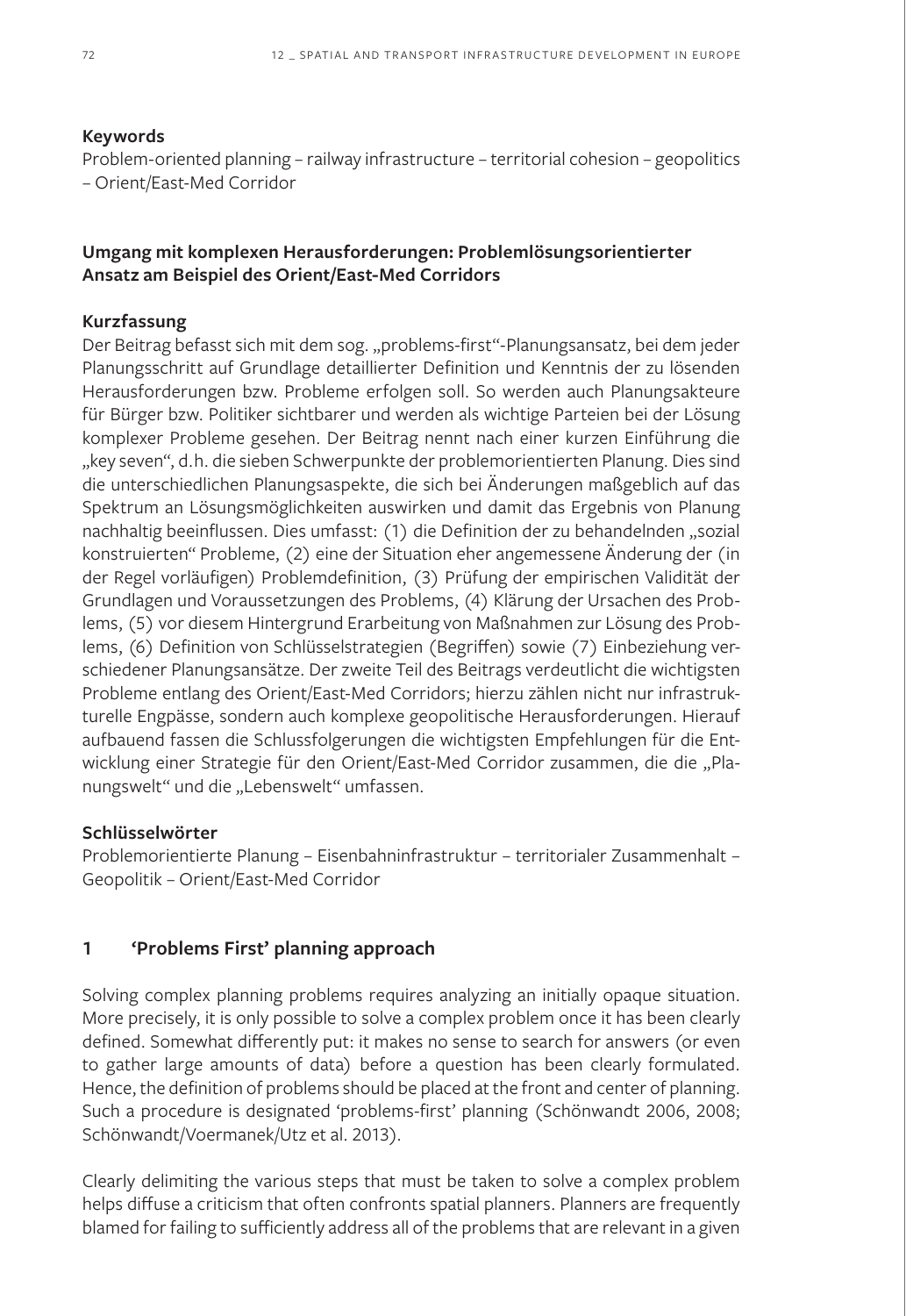situation. Therefore, spatial planning is only capable of solving problems to a minimal degree. All too often, planning is thus simply deemed ineffective and considered irrelevant in politics (Krautzberger 1999: 23). Although this criticism is surely overblown, it does touch a nerve in much spatial planning: instead of focusing their attention on the problems that must be solved, planners often begin elsewhere. The following four ways of proceeding are especially typical (Schönwandt 2006: 26 ff):

- 1 Planners often begin their work by choosing particular *methods* that are specific to their discipline or training. They often do this in advance, without checking if some other methods are better suited to the task at hand. For example, spatial planners often begin tackling a problem by taking the usual surveys of demographics, economy, traffic, etc. The problem is that in so doing they have severely restricted how the problem can be formulated.
- 2 At the outset of a new task, planners often orient themselves by particular *goals* or *mission statements*. No doubt, these are essential tools in planning that cannot be done away with. However, if it is not clear what problems they are supposed to solve, a planning process runs the risk of becoming inefficient. For example, some mission statements – such as 'the city of short distances' – are frequently called on without first checking if they really fit the problem at hand. Thus, planners who orient themselves by a set of predetermined goals often find themselves in a situation where only a very limited and more or less random set of problems enters their line of sight.
- 3 Planners often begin planning processes by immediately proposing *measures* or *solutions* common to their particular sub-discipline, without first having sufficiently probed the spectrum of potentially more well-suited alternatives. This is problematic because it automatically – often without the planner's awareness – restricts the planner's domain of action to include only those problems that can be solved with those particular measures. For instance, measures in spatial planning are often restricted to designating sites for particular uses or constructing infrastructure on those sites (such as buildings, streets, parks, etc.). What is too little appreciated by planners are measures that guide people's actions and thus steer how they utilize particular sites; that is, measures that do not seek to change the physical world but rather people's interaction with or use of a space and the infrastructure it contains (Schönwandt 2002: 51 f; Jung 2008).
- 4 Planners often use particular *theories* to guide them through a new planning process without first ascertaining if those theories are well suited to the problem at hand. An example is Christaller's (1933) and Lösch's (1940) Central Place Theory, which in the past was often used to guide the allocation of infrastructure facilities in the development of a region. However, the theory, at least in its initial formulation, is not well suited to planning problems that arise from the contraction rather than expansion of an area.

A fundamental feature of the 'problems-first' approach is that it has very specific, targeted scope – it is especially applicable to long-term, high-level problems, which can be solved in the run-up to formal instruments rather than by preparation and de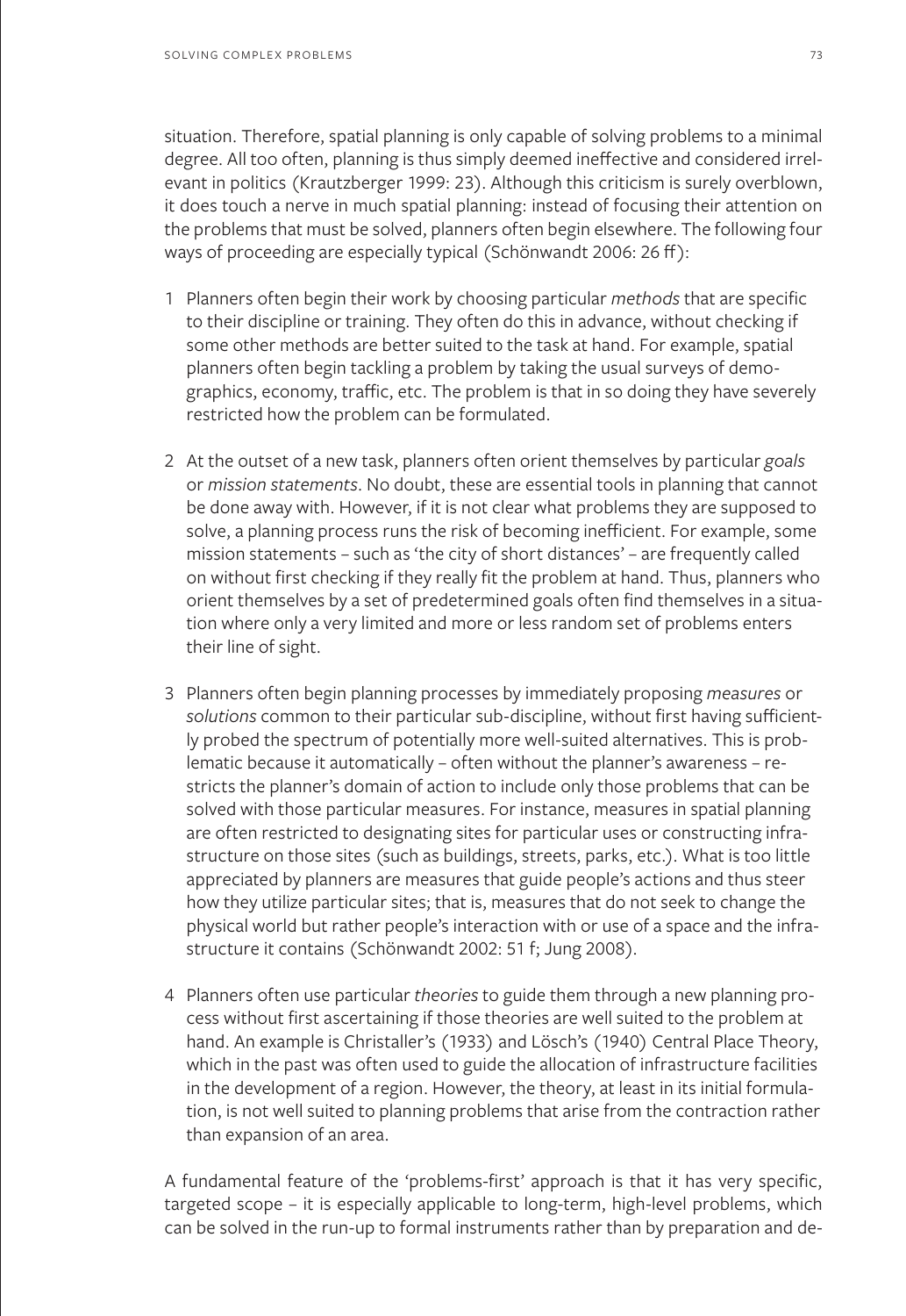velopment of formal mechanisms themselves. In addition, the 'problems-first' approach is often time-consuming for situations in which proven and well-established procedures already exist. As such, it should be understood as an extension and not a replacement of traditional planning instruments. With this in mind, the basic outline of a systematic approach can now be drawn that centers on socially constructed problems to be solved by planning measures: a transdisciplinary approach according to the principle of 'problems-first' planning (Hemberger/Schönwandt/Grunau et al. 2008a, 2008b; Grunau 2008; Saifoulline/von der Weth/Schönwandt et al. 2009).

# **2 'Third generation' planning model: principle components**

Before elucidating the main aspects of the 'problems-first' planning approach, it is worth outlining some basic features of the planning model that informs 'problems-first' planning.<sup>1</sup> A planning model of the 'third generation' is foundational to 'problems-first' planning. Briefly put, this planning model distinguishes itself from predecessors of the 'first' and 'second generations' in the following ways.

Planning models of the 'first generation' subdivide the planning process into a number of distinct phases: understand the problem, gather information, analyze this information, develop solutions, evaluate those solutions, and, finally, execute them. This way of thinking assumes that: the formulation of a problem and its solution are distinct and independent; the approach is 'objective'; there are unambiguous, comparable and non-contradictory goals; and, all of the information is accessible to the planner who can process it all (Schönwandt 2002: 30 ff).

The 'second generation' planning models are characterized by the fact that neither the problem itself, nor admissible solutions, nor even the goals that are pursued can be defined unequivocally and unambiguously. A consequence of recognizing the importance of diverse cognitive viewpoints is that there is *no single* 'objective' or 'correct' way of seeing the world. Rather, there is a multiplicity of equally situated worldviews each of which represents its own form of local knowledge. Hence, it is essential to communicate and learn from one another. In so doing, we not only exchange ideas; eventually, we also develop solutions that build on and integrate the many, diverse views on any particular problem.

The 'third generation' of planning models distinguishes itself from the 'second generation' in that it seeks to resolve two shortcomings of the latter (Schönwandt 2002, 2008): 1) what is missing is an adequately nuanced, layered and multifaceted concept of planning that permits a sufficiently clear and concise description to make it readily intelligible; and, 2) the 'second generation' models emphasize the importance of com-

<sup>1</sup> Although their importance is sometimes underestimated, planning models are indispensable. This is because they are necessary to analyze, compare, test, communicate and improve a planning procedure. Moreover, it is important to explicitly formulate our planning models. Those that are only intuitively grasped and unconsciously applied are inaccessible for analysis and cannot be further developed and improved.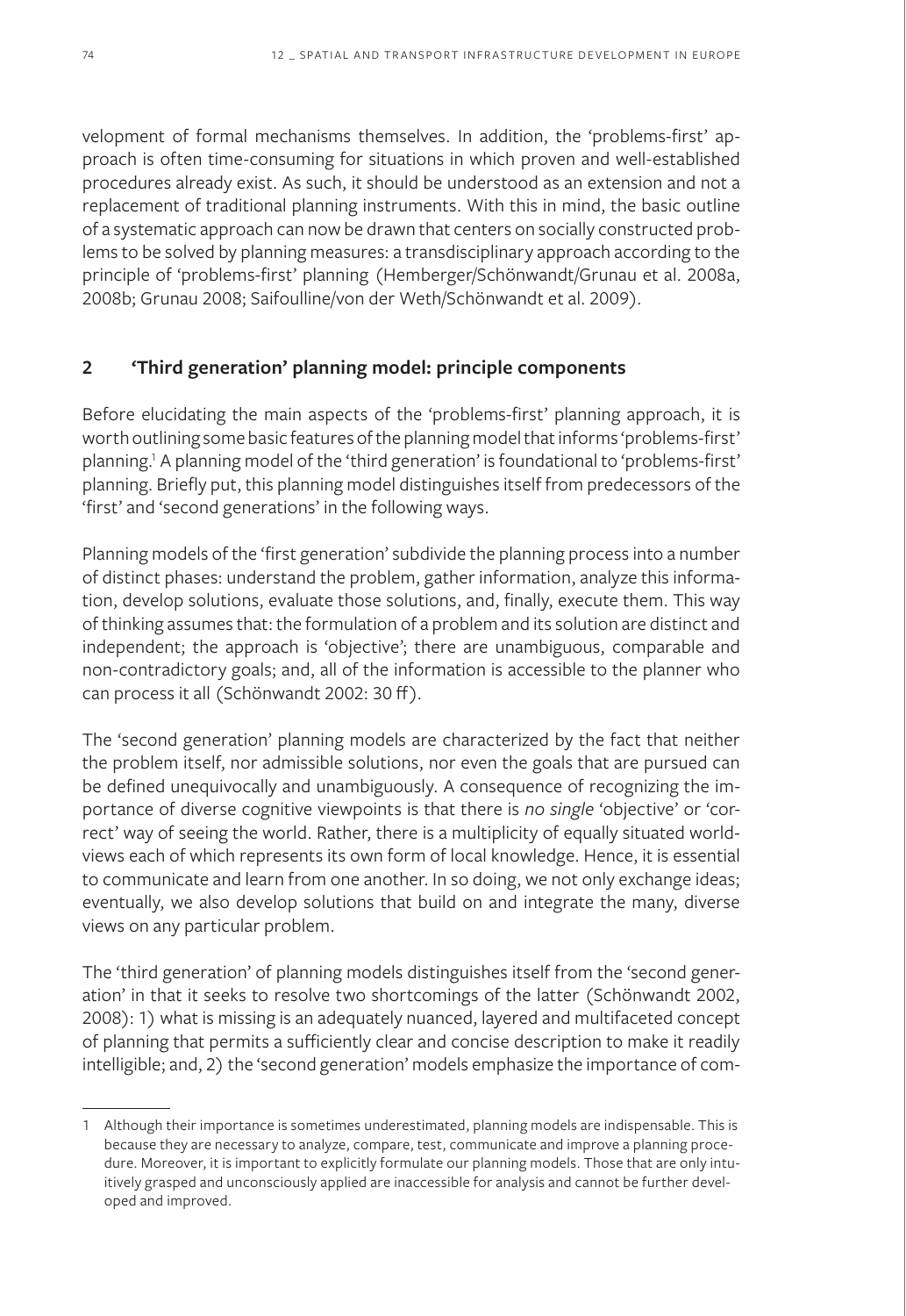munication over all other concerns. For this reason, after the 'communicative turn' of the 'second generation', 'third generation' planning calls for a 'turn to content' (Schönwandt 2008: 46ff; Schönwandt/Jung 2006: 364 ff).

The planning model of the 'third generation' consists of the following three principle components (Schönwandt 2008; Hemberger 2014):

- > **Concrete steps in planning.** The model distinguishes between the following steps in developing a plan. First, a 'comprehension of the situation' must be established, then 'instructions' (e.g. plans) are elaborated, next, 'communication about behavior' takes place, and, finally, concrete 'interventions' are put into place to effect 'outcomes' in particular spatial, social, political, environmental and economic 'settings'. The exact nature of the 'outcomes' that are actually brought about may, in turn, force us to revise our 'comprehension of the situation' and reinitiate the problem-solving process anew.<sup>2</sup>
- > **Life world.** The life world is that section of the planning model that comprises the context or surroundings in which the planning process takes place. The life world includes all of the actors who are not in the planning world but who partake in or are affected by a planning process (politicians, citizens, public authorities, firms, interest groups, etc.). The life world also includes the so-called agenda, i.e., those points of political discussion or conflict that serve as a catalyst for a planning process or decision. Finally, it comprises all of the material realities (e.g. physical space) and conceptual conditions (e.g. social, economic, ecological, as well as politico-administrative) involved in planning.
- > **Planning world.** Through their worldview, planners generate a planning world within a given life world. The planning world is the professional domain in which plans are worked out (via feedback with the actors of the life world). Essential to the planning world are what might be called the 'basic approaches to planning' (Bunge 1983, 1996). These are shared thought patterns or paradigms in the Kuhnian sense (Kuhn 1962/1981) that are brought into being by particular goals, ways of viewing a problem, methods and background knowledge (Schönwandt/Voigt 2005). Every planner uses at least one approach that influences his/her communicative as well as practical actions, whether consciously or not. However, since the choice of approaches in planning is not, as is commonly believed, dictated by the 'nature of things', it is more or less open to us. In sum, approaches to planning have a decisive effect on what will be planned and what solutions come out of a planning process.

<sup>2</sup> It should be noted that besides having the overall character of a feedback loop, each step in the planning process may contain smaller feedback loops as well. Moreover, the described sequence of steps need not necessarily correspond to the actual order in which they are executed in a real-world scenario.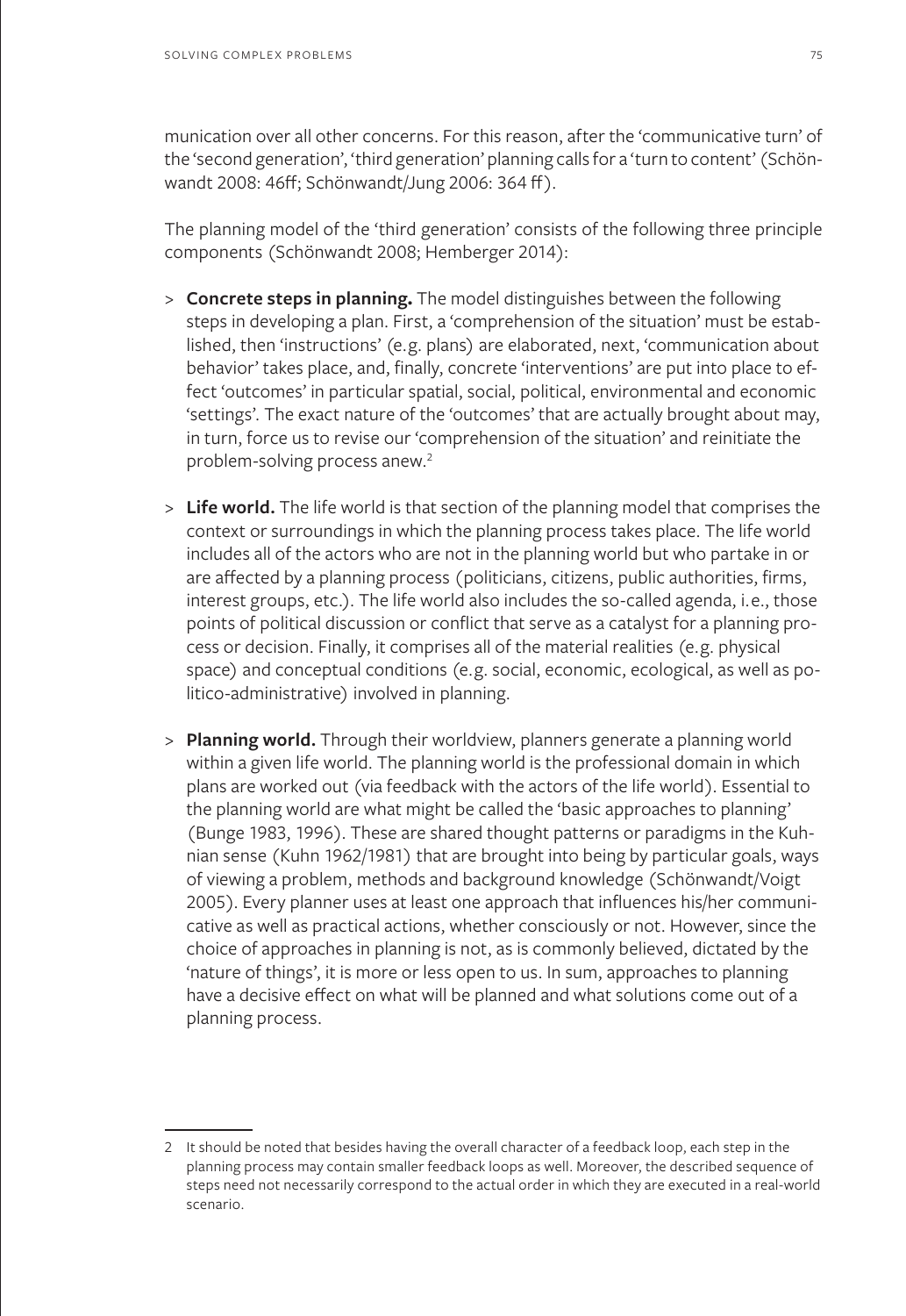# **3 'Key Seven': components of problem-oriented planning**

Without losing sight of everything planners must keep in mind when actually working on a concrete task*,* it is advisable to pay special attention to seven components in particular: the 'key seven'. That is, we will primarily deal with those elements of the planning process that more than any others determine the range within which solutions can be sought. Differently put, the key seven comprise those parameters of a planning task that, when altered, effect the most profound change in the range of available solutions. Together, they exercise the most significant influence on the outcome of a planning process (Schönwandt 2008; Hemberger 2014).

# **3.1 Defining the problem**

According to the basic principle of 'problems-first' planning, the beginning of a planning task consists of defining the problem with as much precision as possible. A problem is here defined as a state of affairs that is considered undesirable in some regard – a grievance that either already exists or that will come into being in the foreseeable future. This stands in contrast to a targeted state of affairs, or goal, into which we hope to transform the problem. Also, the term 'problem' is associated with the fact that the measures capable of transforming the undesirable state of affairs in the wished-for goal are so far unknown. If these measures are already known we are not dealing with a 'problem' *per se*, but rather with a routine task.

Defining a problem may well sound like an easy task. However, experience shows that professional planners often find it hard to abandon well-worn methods, goals, theories and standardized solutions, even though this is precisely what is required to give a precise definition of a problem. Moreover, it is essential that planners develop well-founded definitions of their problems because a failure to do so makes it impossible to formulate a rigorous chain of reasoning from the problem to its solution. If nothing else, this is true because a problem that goes unnamed cannot really be understood.

When engaged in determining what the problem at hand consists of, it is helpful to remind oneself that problems do not exist *per se*. Rather, there are certain states of affairs or occurrences we as human beings have subjectively deemed to be problematic. Problems are thus always 'socially constructed', the product of a negotiation between diverse people or groups of people (Koppenjan/Klijn 2004: 116 ff).

The challenges when defining a problem as the first step in planning are brought into especially stark relief by the following considerations (Koppenjan/Klijn 2004: 116 ff):

> Problems are neither 'self-evident' nor can they be 'objectively' identified. Rather they depend on the perception of human actors and are thus always 'socially constructed'.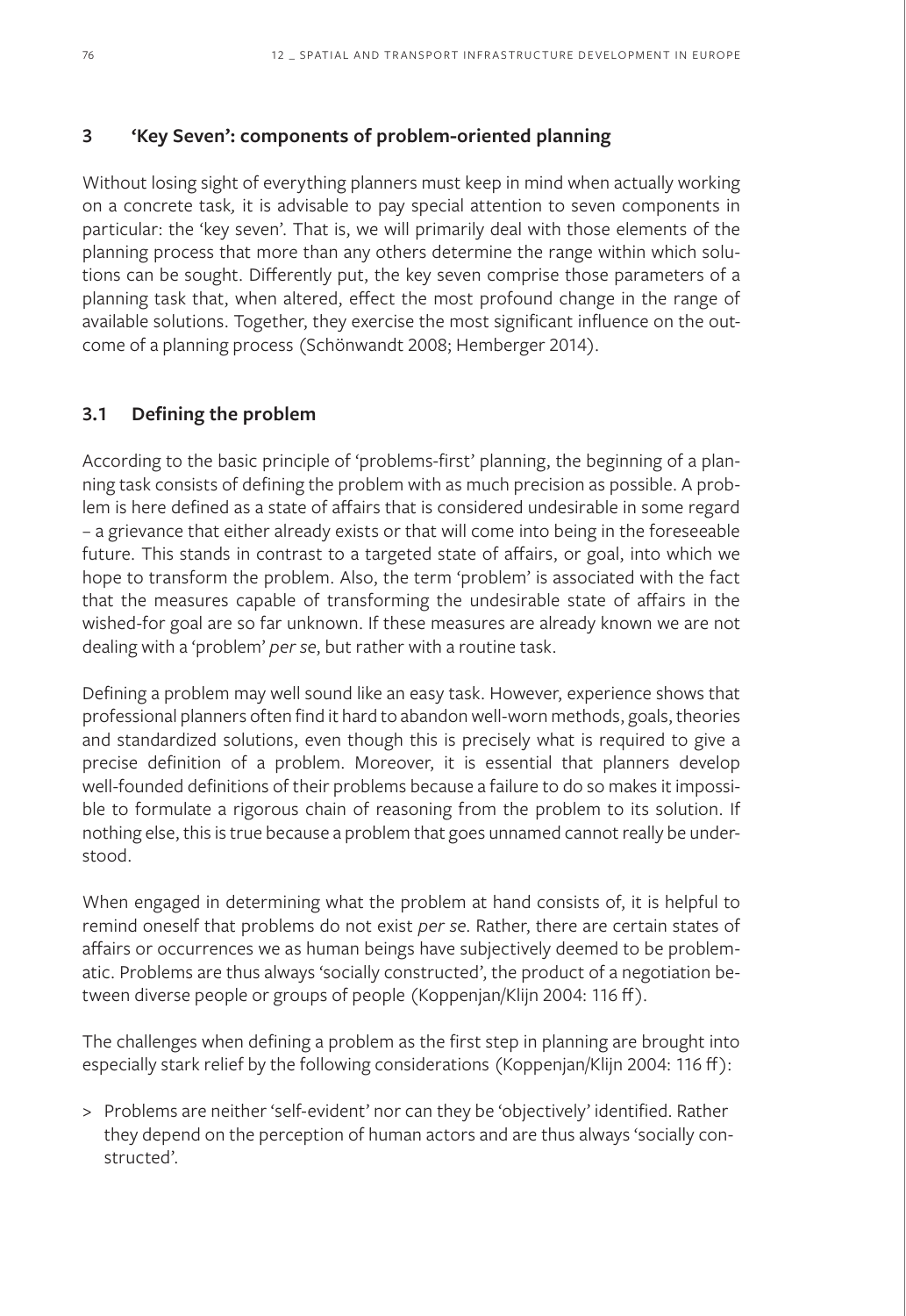- > Different actors can perceive the same problem in extremely different ways. Uncertainties about the content of a problem are therefore not only caused by the factual complexity of the problem, but also the divergent perceptions and value judgments of the actors involved.
- > When actors draw conclusions based on widely divergent perceptions of a problem and at the same time are unwilling or unable to reflect on these differences in their perceptions, it becomes increasingly likely that communication or interaction between them will degenerate into a so-called 'dialogue of the deaf'.
- > Given the plurality of perceptions and preferences that can be expected to pertain among different actors, they must avoid cognitive rigidity in coming to a common understanding or representation of the problem at hand.
- > In order to achieve a common understanding of a problem, it is especially helpful to recognize and reflect on each actor's basic approach to planning.

Given the subjectivity or situated nature of how we understand them, we must recognize that all the people who participate in a planning discussion must first come to an agreement on how to define the problem at hand. In so doing, they must take into account who is negatively affected by the given state of affairs and in what ways. In addition to these negative effects, it is also important to explicitly describe the positive features of such a state of affairs lest they be inadvertently 'wiped from the table' in the course of implementing a solution. It follows that planners cannot serve as a neutral broker or mediator in the planning process because the requisite, value-free point of view does not exist.

# **3.2 Shifting the problem**

As a rule, defining a problem restricts the range of possibilities within which solutions can be sought. However, 'shifting' the problem helps ascertain if the initial definition ought to be modified in order to make a new range of possible solutions available for consideration. It is especially important not to commit oneself to an overly narrow and limited subset of possible solutions when defining a problem at the outset of the planning process.

Problems can be also defined as negatively evaluated states of affairs that are caused by particular circumstances and which bring about new circumstances and states of affairs. Shifting the problem consists of using questions such as 'where does the problem originate' (shifting back) and 'where does the problem lead' (shifting forward) to move the problem back and forth along causal chains of reasoning. Although questions such as the foregoing – as well as the more general 'is the problem not in fact …?'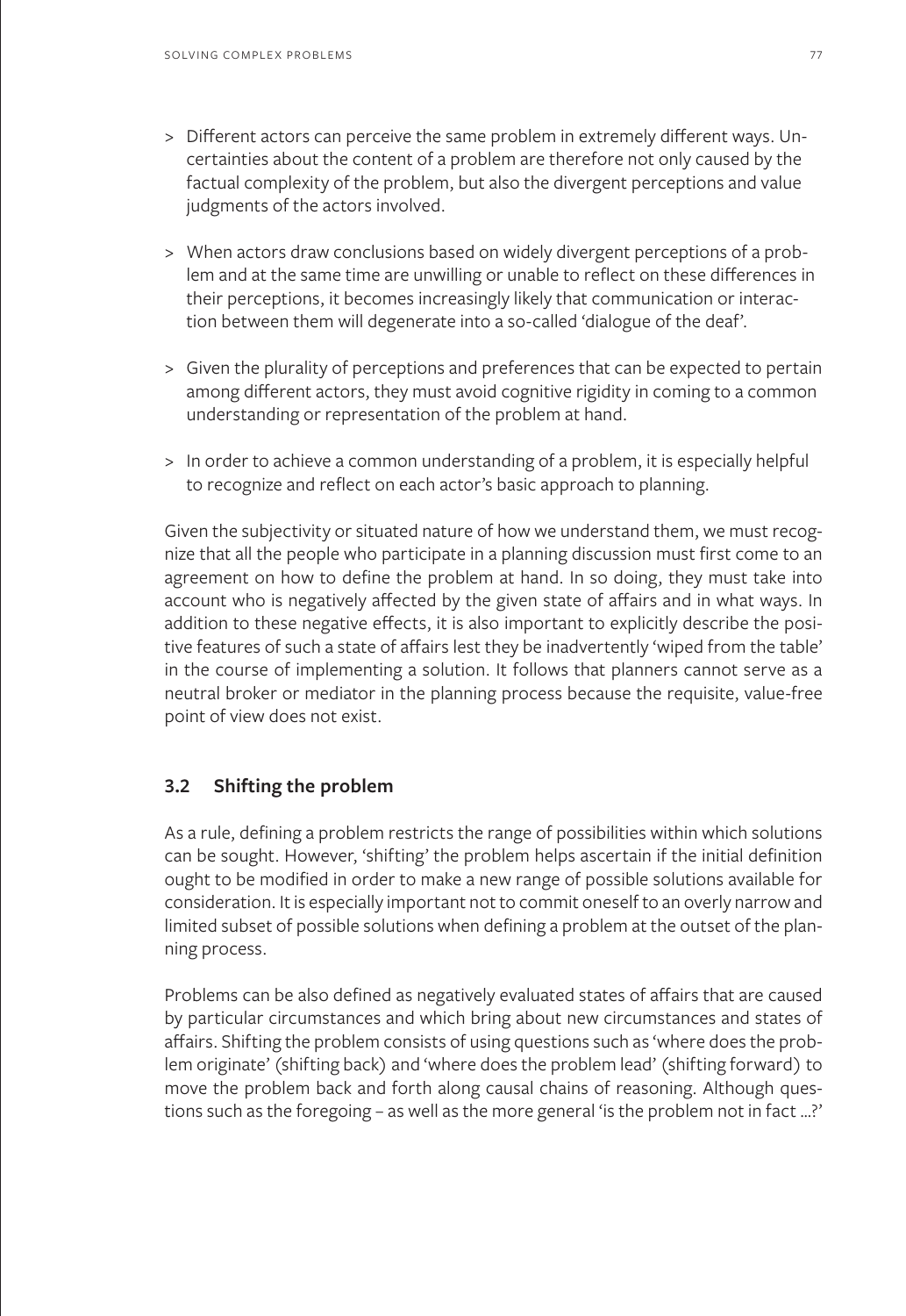– allow us to shift the 'location' of a problem, it is important not to lose sight of how we originally understood the problem. Rather, the object is to discover more suitable starting points for its solution.<sup>3</sup>

# **3.3 Checking the assumed relationships fundamental to the problem definition**

A set of assumed relationships (alleged matters of fact) always underlies the definition of a problem. For this reason, it is important to check if there is sufficient empirical evidence that such relationships really exist. Not infrequently, it is found that a given set of assumed relationships does not adequately represent a real state of affairs and the definition of a problem must therefore be reworked from the ground up.

This step in the problem-solving process sometimes requires invoking one's entire repertoire of analytic tools – both quantitative and qualitative, e.g. questioning, observation, statistical analysis, etc. (Lamnek 1995). It is thus important not just to go about gathering data blindly, without reference to a clear definition of the problem at hand. Moreover, a thorough clarification of what the available data/indicators *cannot* accomplish is often missing, as well. Finally, either due to lack of money or adequate time, we are often forced to estimate relationships in only a cursory manner.

# **3.4 Causes of the problem**

Measures that provide a permanent solution rather than just attacking a symptom of the problem are best devised once it is known what brought about or maintains the negatively evaluated state of affairs in the first place (Bunge 1987). As a rule, complex problems are brought about by a multiplicity of causes. As such, the planning process requires researching these causes to such an extent that a coherent picture of the relationships between them can be drawn. The more causes are identified, the more starting points present themselves to the planner and the more wide-ranging the space of possible solutions becomes. In so doing, it is important to elucidate not only the breadth of causes but also their depth. That said, the following challenge is inherent to this step in the planning process: every cause can in principle be elucidated in an increasingly detailed and fine-grained manner by tracing it back to earlier events which, in turn, are themselves brought about by yet more distant events, *ad infinitum*. 4

<sup>3</sup> A simple example can help here. The following definition of a problem: 'city x has too few parking spaces' immediately leads to the conclusion that additional parking spaces are needed. However, saying that 'too many commuters drive from the suburbs into city x to go shopping' calls for new solutions. A central principle of shifting problems backwards in this way is to 'get down to the roots of the trouble'.

<sup>4</sup> Let's have a look at the problem of urban sprawl: it appears due to new constructions taking place at the periphery rather than in the city center; this is because properties are more expensive the closer they are located to the center; these differences are dictated by a high demand for living space near the city-center, which, finally, is due to the rise in the number of households.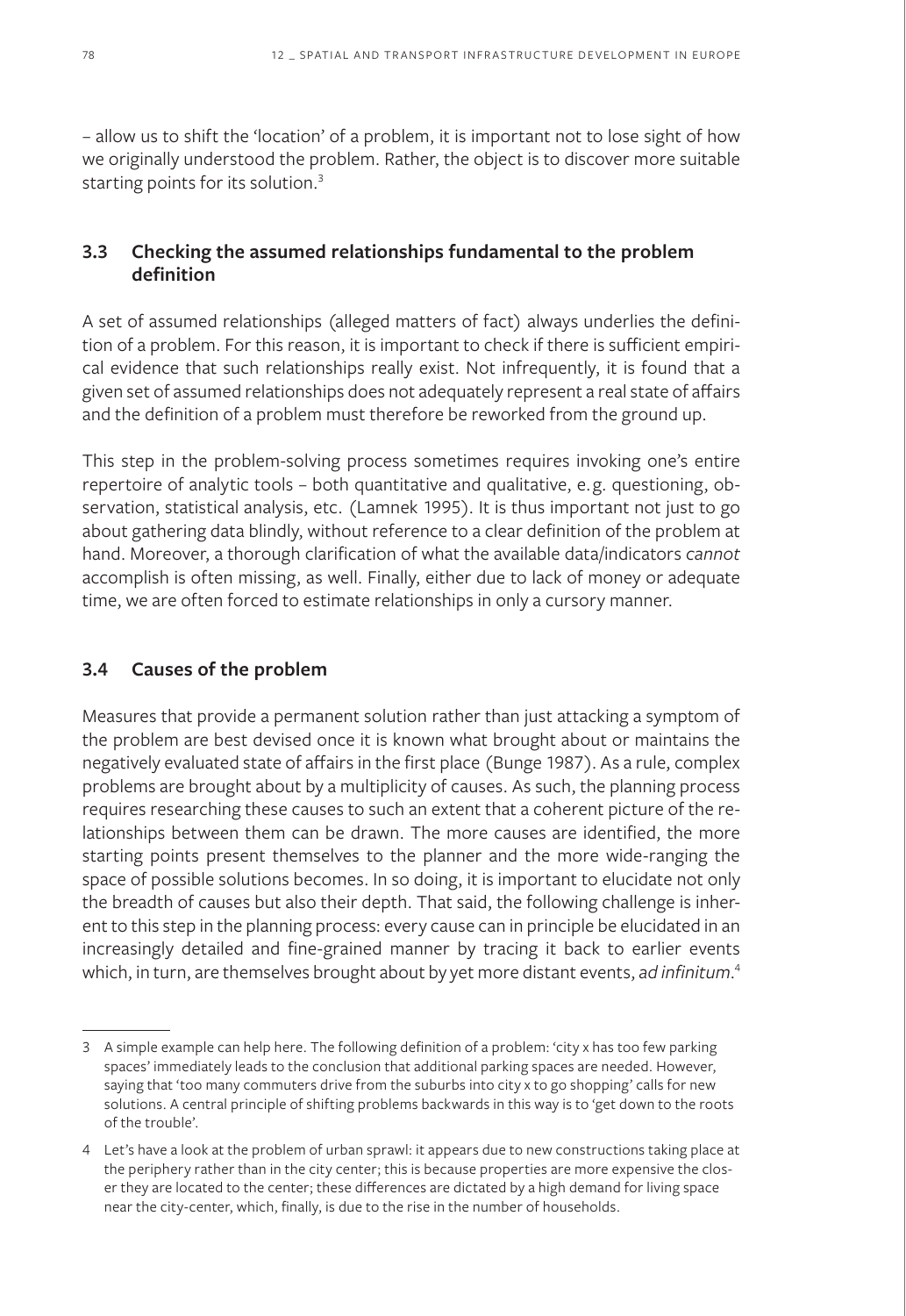A consequence of 'following' causal chains further and further back to their origin is that eventually we reach a point where nearly all states of affairs and events can – at least in theory – simply be chalked up to basic natural regularities. The danger in this is that we may lose sight of details in a causal chain's complex reticulating structure. In the final analysis, it is not clear at what point the task of detailing ever more finegrained causal chains becomes purely 'academic'. Nevertheless, as a rule of thumb it is advisable to continue following causal chains so long as effective measures and solutions can be derived from each additional cause. At this stage in the planning process, we must therefore be content to make do with heuristic simplifications in remedying a problem rather than making the mistake of thinking that we are able to find the 'true' causes of a problem or achieve a 'conclusive' analysis.

### **3.5 Measures for solving the problem**

A further stage in the planning process involves devising measures that: 1) remove the causes of a problem (or at least lessen their impact), and 2) by which an unwanted state of affairs is transformed into something desired. The more precisely the measures target the causes of a problem, the more effectively they will solve that problem.<sup>5</sup> Since as a rule, complex problems and their causes cannot be eliminated by just one or even a few measures alone, a variety of different measures that work in conjunction with one another should be devised. It is especially important to develop sufficiently diverse measures in large numbers because doing so helps counteract an inherent tendency towards mono-causal thinking (Einhorn/Hogarth 1982; Schönwandt 1986). Finally, employing several measures in combination with one another is useful in dealing with complex problems because it helps planners exploit a broader range of possible solutions. In practice, it is important to have access to a broad range of potential measures because this allows one to fall back on alternative plans of action should a given measure prove impossible to implement.

That said, it is of course especially important to ensure that the given measures are actually well suited to bringing about the sought-after goal. Planners must therefore predict and evaluate the effectiveness, efficiency and feasibility of any proposed measures (including a targeted analysis of unwanted side-effects). Given the range of available options, it is only on the basis of such a thorough evaluation that all the suitable measures can be identified and combined into a kind of 'bundle'.

<sup>5</sup> For example, if we assume that too many people search adequate living space as there is no sufficient housing stock in a city, the possible measure could be building additional residences. However, if the problem lies in an inability to allocate existing living space to those in search of housing, then the called-for solution is to bring producers and consumers together (see Bunge 1999 or Schönwandt 2002: 86ff, 148 ff).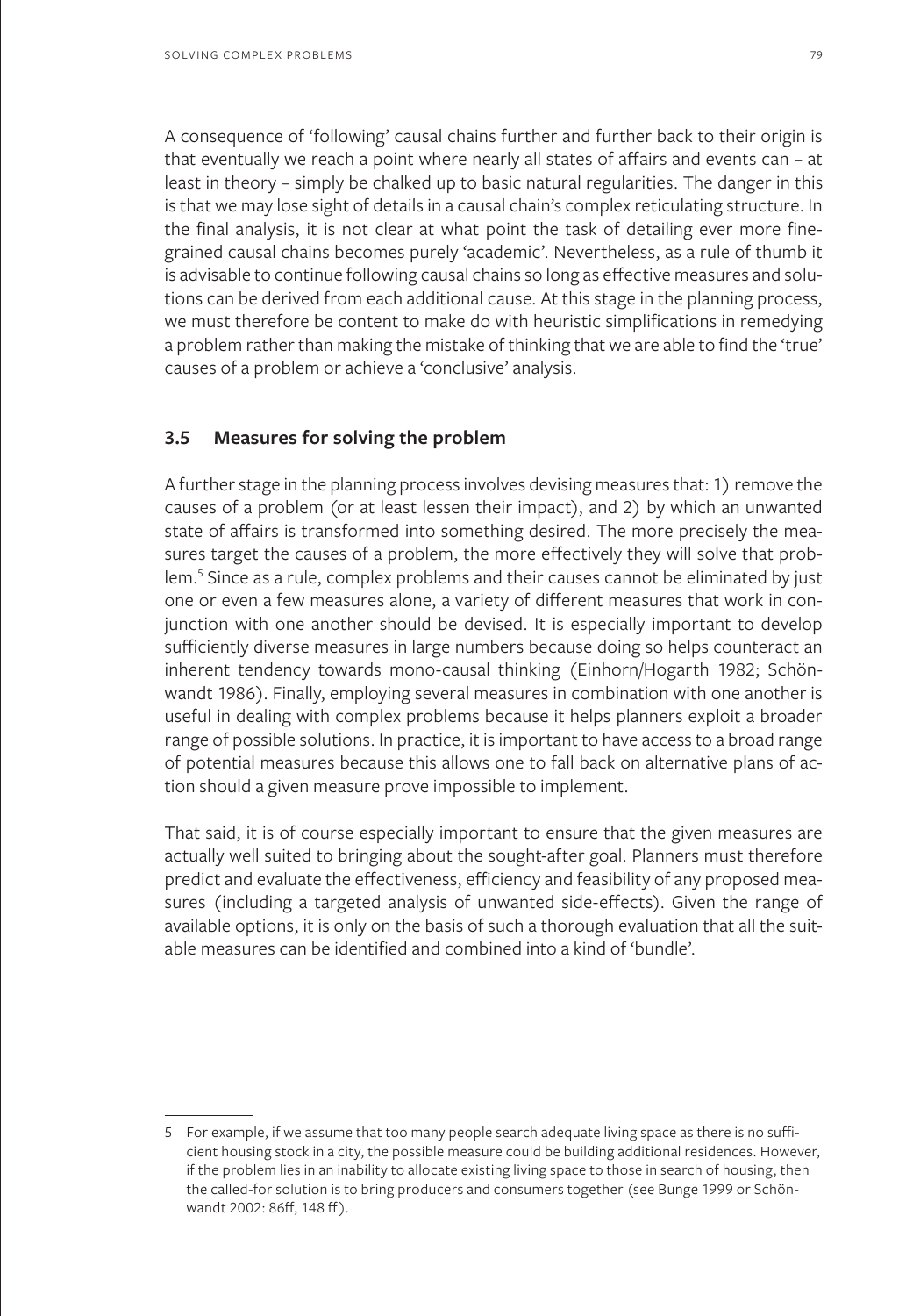The following four measures at the disposal of spatial planners ought to be taken into consideration (Heidemann 1992; Jung 2008):

- > Allocating sites (e.g. residential or commercial areas, free and green spaces);
- > Constructing facilities (e.g. homes, squares, streets, parks);
- > Steering the organizations (e.g. associations, public institutions, business ventures, etc.) that make use of those facilities; and
- > Influencing the behavior of people that make use of these sites and facilities.<sup>6</sup>

Not infrequently, spatial planners concentrate their attention on the first type of measure: they make use of regional, area-use, and construction plans to allocate space; that is to say, they ascribe certain uses to a given space. Planners do so by way of the 'usual' instruments of spatial planning: central places, axes, high-priority and designated spaces, green corridors, and master plans. The construction of facilities (type-2 measures) is usually given over to architects. Steering the use of facilities (type-3 measures) and influencing behavior (type-4 measures), on the other hand, are often neglected by spatial planners.

Nonetheless, type-3 and type-4 measures can have a significant effect on how a space is used: decisions about the allocation of sites, traffic, infrastructure, the environment, etc., are usually cashed out in the behavior of organizations and people. Moreover, type-3 and type-4 measures broaden the range of actors (stakeholders) to whom plans are addressed. $^7$  In sum, instruments of spatial planning are most effective if they operate at all four levels described above and do not create any interference between them.

<sup>6</sup> The 'logic' behind distinguishing between the four kinds of measures is as follows: a site never exists per se, rather, it always serves as a location for some facility. Facilities (construction projects, parks, nature preserves, etc.) are never built or operated without having some kind of a use. Thus, they serve to accommodate organizations, which, in turn, always consist of people whose behavior have an effect on space.

<sup>7</sup> A prominent example of a type-3 measure – steering organizations – is the so-called integrated synchronized timetable. The innovation of this concept was to change how train systems operate by integrating or coupling the schedules of various lines. Very little had to be done to the physical features of the train lines but the measure nonetheless had an enormous impact on how people use public transit.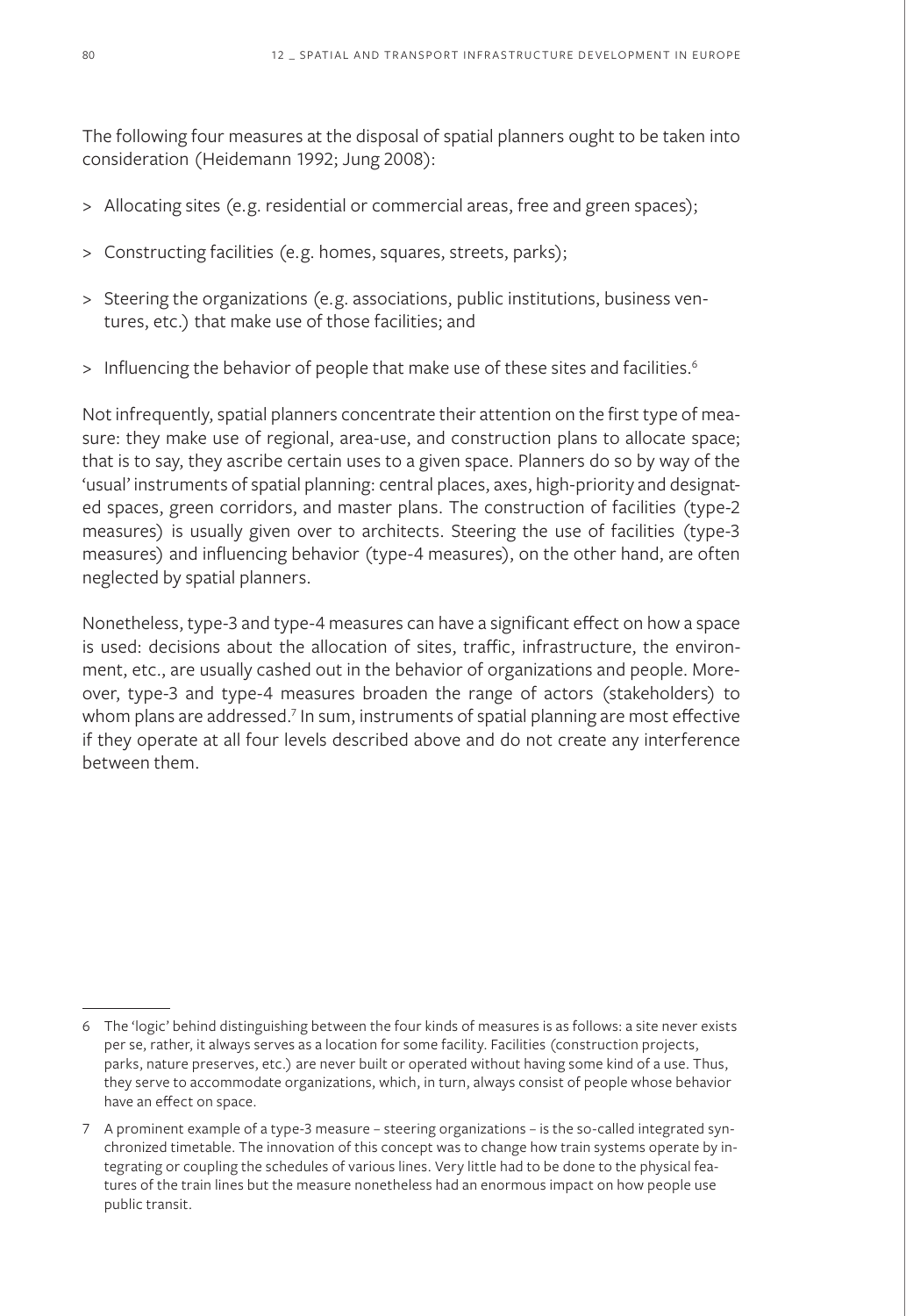### **3.6 Key concepts**

Planners always work only with more or less accurate descriptions of the world. These descriptions consist of concepts (terms) that are tied into propositions via relations.<sup>8</sup> Concepts are neither 'true' nor 'false'. Their definition is the result of a negotiation and they are informed by the background knowledge of those who use them. Moreover, only their core can be defined; their edges cannot be outlined with precision (Bunge 1996: 49 ff; Schönwandt 2002: 81; Adis/Schönwandt 2005).

Even concepts that are central to planning, such as mixed-use facilities, traffic or sustainability, are often used in totally different ways by different people. This can result in contradictory procedures and proposed solutions, depending on the definition of each concept in the relevant context (Schönwandt 2002: 139). As a result, the key concepts in planning must be defined (read: semiotically interpreted) with precision and care. This is true for the following two reasons: 1) this enables different actors to understand the content of a plan as well as its implementation more easily, and 2) how we define our concepts determines our actions and therefore the measures we will propose.

It is especially important to recognize that the definitions of concepts determine our actions in that they facilitate (or inhibit) our ability to see all the potential solutions to a problem.9 A change in the definition of a concept not only makes new types of solutions available for inspection but also makes it possible simply to define a problem away. For example, the European Union decided some years ago to set extremely stringent guidelines to regulate acceptable levels of pollution in potable water. However, extensive use of fertilizers and pesticides places a heavy burden on potable water in many parts of Europe. To solve this problem, the law has simply been updated to raise the levels of acceptable pollution. Hence, the concept of 'potable water' has simply been redefined: actual pollution levels are not reduced, but they are made legal (for this and other examples, see Schönwandt 2002: 82 f). This illustrates that concepts not only determine our actions and have the potential to help us reach a mutually satisfactory agreement. They can also be used as an instrument of power and manipulation through which planning can be steered in a particular direction.

<sup>8</sup> For example, the sentence 'densely constructed cities with mixed-use facilities make for shorter distances and thus elicit less traffic' relates to the concepts of: density, city, mixed-use facilities and traffic and binds them into a proposition.

<sup>9</sup> For example, trying to solve a problem in the distribution of high schools by interpreting 'high school' as a physical place in which teaching and learning takes place hinders recognizing that broadening this definition raises the possibility of designing educational facilities for time- and space-independent teaching and learning (e. g. by using new information and communications-technologies).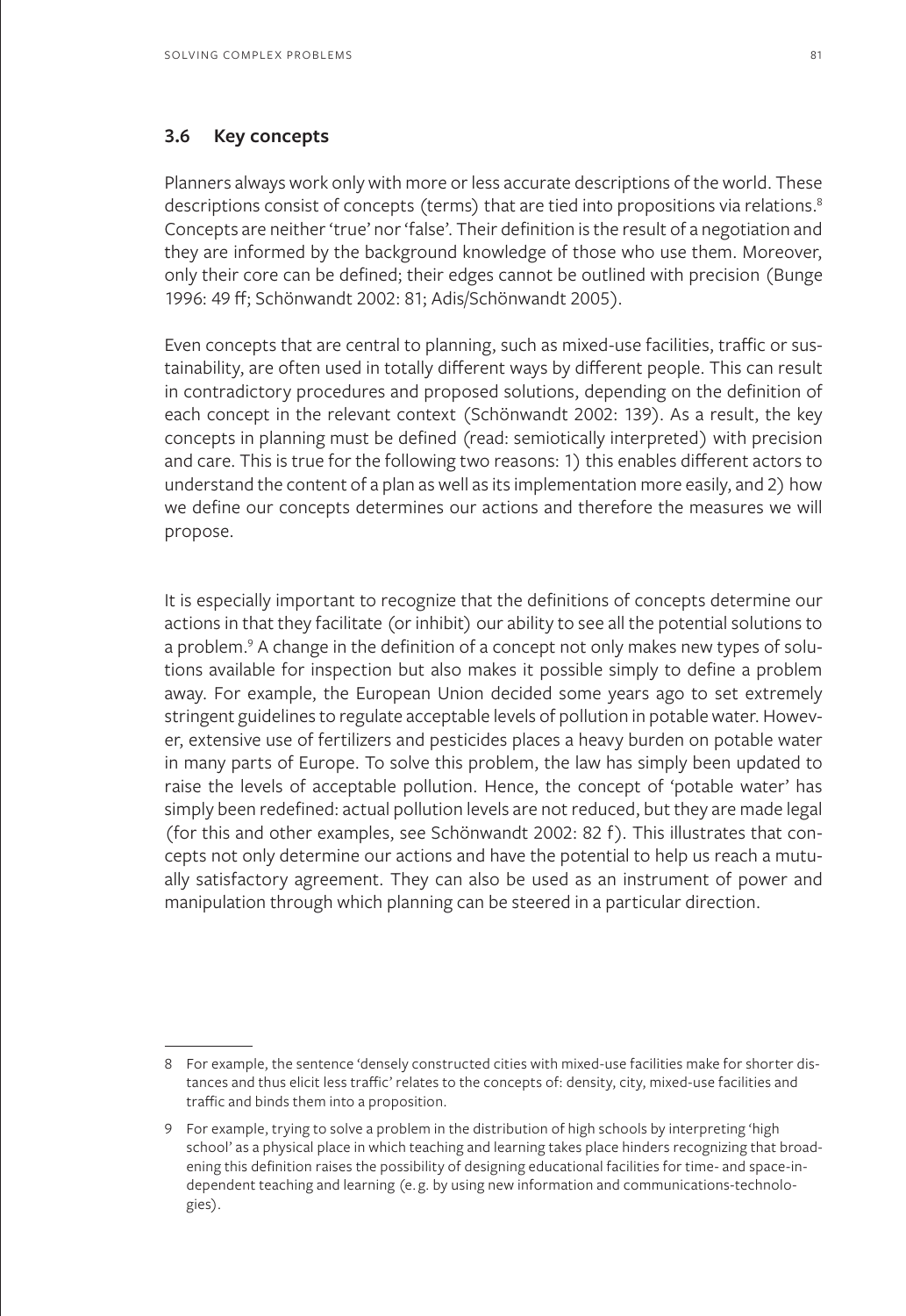#### **3.7 Basic approaches to planning**

'Basic approaches to planning' are foundational, paradigmatic thought patterns that act like spectacles to determine how planners see the world (Kuhn 1962/1981; Bunge 1996). Approaches to planning here also include what the literature in planning theory describes as the 'logic of action'. Among other things, approaches to planning include particular ways of seeing a problem, goals, methods, as well as our background knowledge. All four depend on one another and are usually found in conjunction. The choice of approaches to planning is not, as has been previously mentioned, in the 'nature of things'. Rather, planners are free to choose and switch between various approaches as they see fit (Schönwandt/Voigt 2005). When working out an actual plan it is thus necessary to sound out and subsequently make use of the whole range of actions coupled to various different approaches to planning.

Every planner makes use of at least one basic approach that influences his/her thinking as well as communicative and practical actions, either consciously or not. The choice of basic approaches is determined especially by the professional community which a planner belongs to – by the body of thought that has been conferred upon a planner by membership in a particular knowledge and belief society. Since every approach to planning only allows for a limited number of ways in which problems can be defined, goals determined and problems solved, each unintentionally leads to a kind of 'tunnel vision' (Schönwandt/Voigt 2005): as a rule, urban planners come up with planning solutions, sociologists with sociological ones, business administrators with economic ones, etc. As such, the members of a discipline tend to overlook the fact that the viewpoints and methods of other disciplines offer new and helpful perspectives or approaches.

The range of approaches to planning also varies greatly between the various professional disciplines: for example, in addition to urban planning, which is primarily engaged in the allocation of sites, there is also urban design, urban planning as social planning, etc. Every approach to planning thus entails a different way of doing things that is more or less suited to a particular problem (Schönwandt/Voigt 2005). Moreover, the different approaches to planning also mirror different philosophical (in particular ethical) positions, e.g.: the various ways of understanding the relationship between the state and the economy which in turn correspond to different conceptions of justice and thus eventually determines which social groups – the strong, who 'keep society moving' or the 'weak', the 'majority', etc. – a planner supports (Davy 1997: 267). A change in basic approaches thus almost always entails a change in our understanding of a plan and, as such, the measures that we will propose.

For all the foregoing reasons, it is of vital importance to draw on a variety of approaches to planning. Doing so allows us to take advantage of the different range of solutions that each one entails. Moreover, this makes it easier to understand, moderate and integrate the various viewpoints of different stakeholders in the planning process.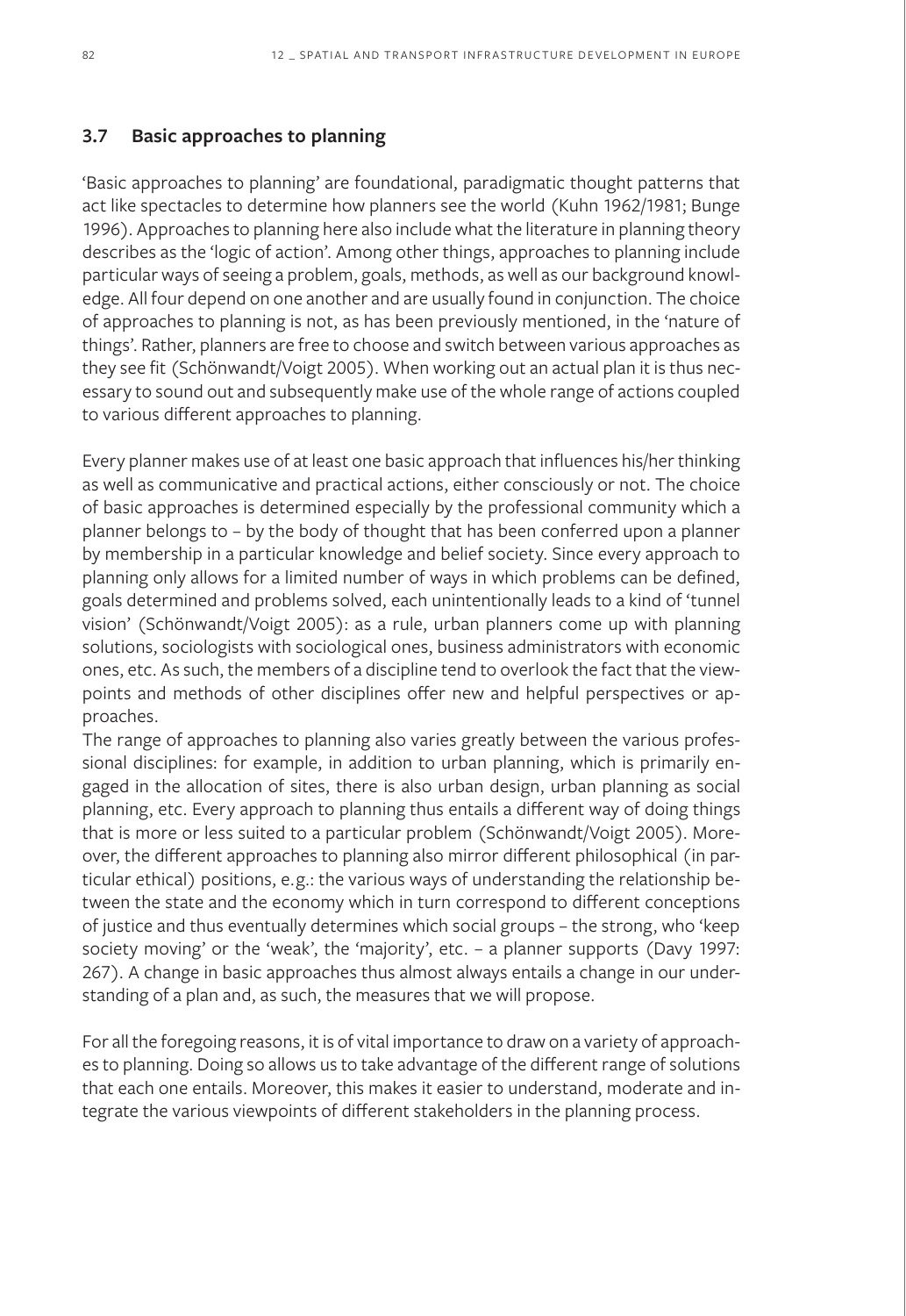# **4 The Orient/East-Med Corridor: a test-bed for a problem-oriented approach**

Improving the transport infrastructure routes, which include railway lines, usually plays an important role for the economic development of a region in Europe and elsewhere in the world. Nevertheless, expanding traffic infrastructures does not automatically lead to positive economic development. This becomes clear when observed from a broader (i. e. regional and/or national perspective). Namely, certain regions which host new infrastructural (mainly transnational) axes become more competitive, but others may become peripheral. However, one thing is sure: traffic infrastructure that is limited in its function or missing altogether can complicate or even block development. This means that functioning infrastructure is not a sufficient, but certainly a necessary condition for the positive economic development of a region.

On the other hand, infrastructural improvements not only speak for the economic harmonization of a region – strengthening infrastructural connections affects political and geo-strategic aspects, as well. More precisely, infrastructural development contributes to territorial cohesion within a region or nation state, or between the states or even continents. In the past, after each major war Europe started with its redevelopment by investing in its infrastructure. Numerous policies of the recent past certainly followed this trend of understanding infrastructure as a tool for spatial and any other development. The future of European infrastructural development cannot neglect global, intercontinental influences.

With this complexity in mind, the working party gathered around the project "Spatial and Transport Development in European Corridors: Example Corridor 22, Hamburg– Athens" decided to equally consider two branches of the Orient/East-Med (OEM) Corridor: one running through the European Union (EU) states of Romania and Bulgaria, and the other through the Western Balkan countries. The reasons for such an approach are twofold:

- > The necessary infrastructural improvements in the EU states of the OEM Corridor involve construction work in a topographically inconvenient area. As a result, a number of tunnels and bridges would be necessary to make the OEM Corridor fully operable in these countries. In contrast to this, the 400-km route through Serbia and the Republic of Northern Macedonia connects Budapest to Thessaloniki through river valleys, making this branch highly competitive in terms of infrastructural upgrade and the associated costs in comparison with the EU route.
- > By its very definition transnational corridor development implies the involvement of various administrative levels and, more importantly, their cooperation. Also, any major development in Europe cannot be observed only 'from inside'; rather, it is affected by global conditions. Therefore, the current developments in the Western Balkan region as well their geo-strategic significance (not only for the region, but also for Europe) must be taken into consideration.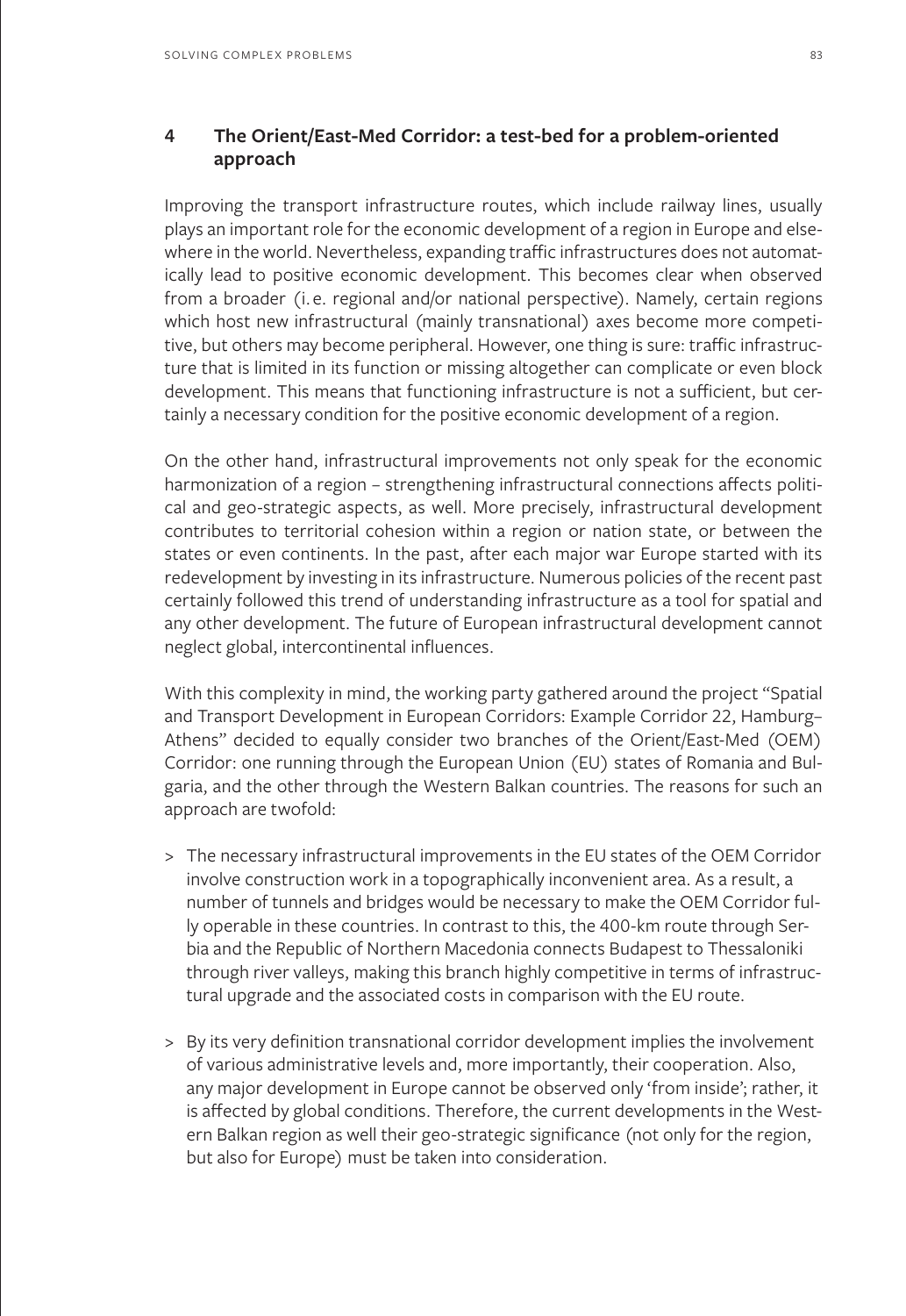Following this twofold logic of analysis, the next section describes the current problems along the OEM Corridor, both through the lens of infrastructural development, i.e. based on EU and non-EU interventions in physical improvements, as well as from the view of political and geo-strategic importance, i.e. taking into account the contextual prerequisites for certain planning interventions.

### **4.1 The Orient/East-Med Corridor: a 'planning world' perspective**

Some of the problems observed along the OEM Corridor are related to infrastructural improvements and the operation of railway services. Some general remarks on the reasons behind infrastructural upgrades are given first, followed by the concrete measures undertaken by various parties involved in the development of the OEM Corridor.

A generic challenge of investing in railway services is the following: under what principles should a railway company operate? Should it strictly follow the rules of market economies? Or should other criteria, i.e. ecological criteria, such as 'shifting freight transport from road to rail' or social criteria, such as 'offering mobility possibilities to people living in the countryside, despite the required rail service not being able to operate economically', also be considered? At its core, the question is 'how much state' and 'how much market' is wanted in railway operation. The problem is that when railway operations are left to corporations from the private economy, then they follow economic guidelines prioritizing economic efficiency. Other topics, such as public economic issues (a general mandate to develop the infrastructure) or social and ecological issues are of secondary importance to them and are therefore not usually pursued with the necessary commitment. This means that leaving the issue of transport infrastructure to the private sector alone promises little success. It is noteworthy – because, in the OEM Corridor context, it is counterproductive – that the privatization of the port in Piraeus has been called for by the EU, for example, through the privatization conditions imposed on Greece in return for the loans from the euro safety net.

The previous financial incentives led to the creation of a number of concrete instruments for infrastructural development along the Core Network Corridors (CNC), therefore also for the OEM Corridor. From the strategic point of view, CNC are seen as an instrument for the coordinated implementation of the core network as they cover the most important long-distance transport flows (Regulation (EU) 1315/2013). When it comes to implementation, the main instrument at the EU level to support transport development and the implementation of the core network for the funding period 2014–2020 is the 'Connecting Europe Facility' (CEF) (Regulation (EU) 1316/2013). This EU instrument defines the scope of the corridor and pre-identified projects. Several TEN-T/CEF calls have been published for EU co-funding of 1) pre-identified projects, 2) other projects on the CNCs, and 3) the complementary networks, inviting Member States, railway infrastructure companies, railway operators etc. to apply for co-funding. Finally, the 'cohesion envelope' ensures that a significant share of the CEF budget is spent in central and eastern EU countries.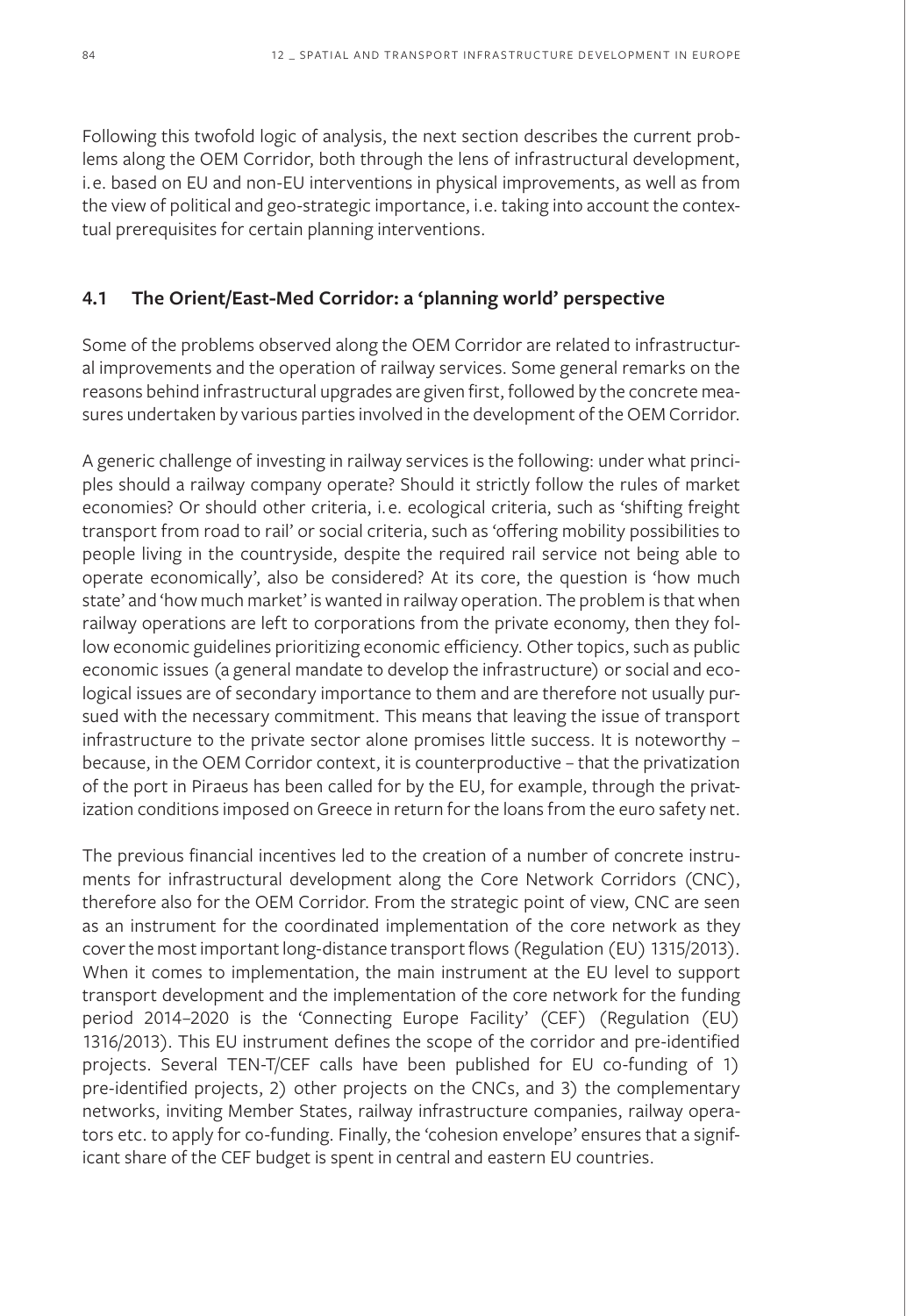In the meantime, it has become clear that China has enormous plans regarding infrastructure along the New Silk Road.<sup>10</sup> According to the Chinese President Xi Jinping, the total costs of this project, also known as 'Belt and Road Initiative', will amount up to 1.1 trillion dollars (FAZ 2017b). Xi also responded to the allegations that China is following a nationalist strategy, which aims at creating new distribution channels for its state economy suffering under excess capacities, especially towards or in Europe and thereby expanding Beijing's political influence throughout the world. However, the aim is clear – cooperation and a win for all sides (FAZ 2017b).

The current EU position towards this project can be read in the closing statement of this conference. The EU states initially did not want to support the joint closing statement of the conference because the prescribed standards for the planned infrastructure projects did not go far enough (FAZ 2017b). The focus of the EU is also insightful: it is on boundary conditions for the construction of structures (roads, bridges and power plants), however not on where which buildings shall be built and where not, as if the EU were not affected by these locational issues. Not a single word by the EU mentions possible conflicts of interest – this raises some questions: Which infrastructure projects do the Chinese plan? Which infrastructure projects do the Europeans plan? Which projects are in both parties' interest? And most important: where are potential conflicts of interest?

Meanwhile, the Chinese initiative keeps picking up speed. Headlines such as "Eastern Europe worships Beijing – and hopes for billions" (Verseck 2017) or "The Chinese are spreading throughout Eastern Europe" (FAZ 2017c) emphasize this. The occasion for these headlines was a meeting towards the end of November 2017 by the initiative 16 plus 1, established in 2012, which regularly brings China together with 16 EU and non-EU members.11 During the event in Budapest, the Chinese pledged 3 billion dollars to the region for infrastructure projects. Among others, one major investment is for the new railway line between Budapest and Belgrade to the amount of 2.1 billion dollars. Construction is expected to begin in 2020/21 (FAZ 2017c).

All this suggests one point: the EU currently does not have a sufficiently detailed infrastructure development concept in this area which could be compared with the Chinese ideas. They are literally being caught wrong-footed. More precisely, the topic of the OEM Corridor comes up from time to time, but it undoubtedly is not one of the pressing EU projects. In addition, the area outside the EU, covering the six Western Balkan (WB 6) countries, is certainly not the focus of the EU policies. Due to increasing political pressure caused by the Chinese initiative it has become apparent that there is no detailed overall concept specifying what an expansion towards WB 6 might look like, neither by the EU, nor by the countries lying on the OEM Corridor.

<sup>10</sup> The main points for the following paragraphs of this section are interpreted from the statements of the Belt and Road Summit held on May 14-15, 2017 in Beijing.

<sup>11</sup> This group involves countries such as Poland, Hungary, the Czech Republic and Slovakia, the three Baltic States as well as Bulgaria and Romania. From the former Yugoslavia, the EU Members Croatia and Slovenia participate as well as Serbia, the Republic of Northern Macedonia, Montenegro, Bosnia and Herzegovina and Albania.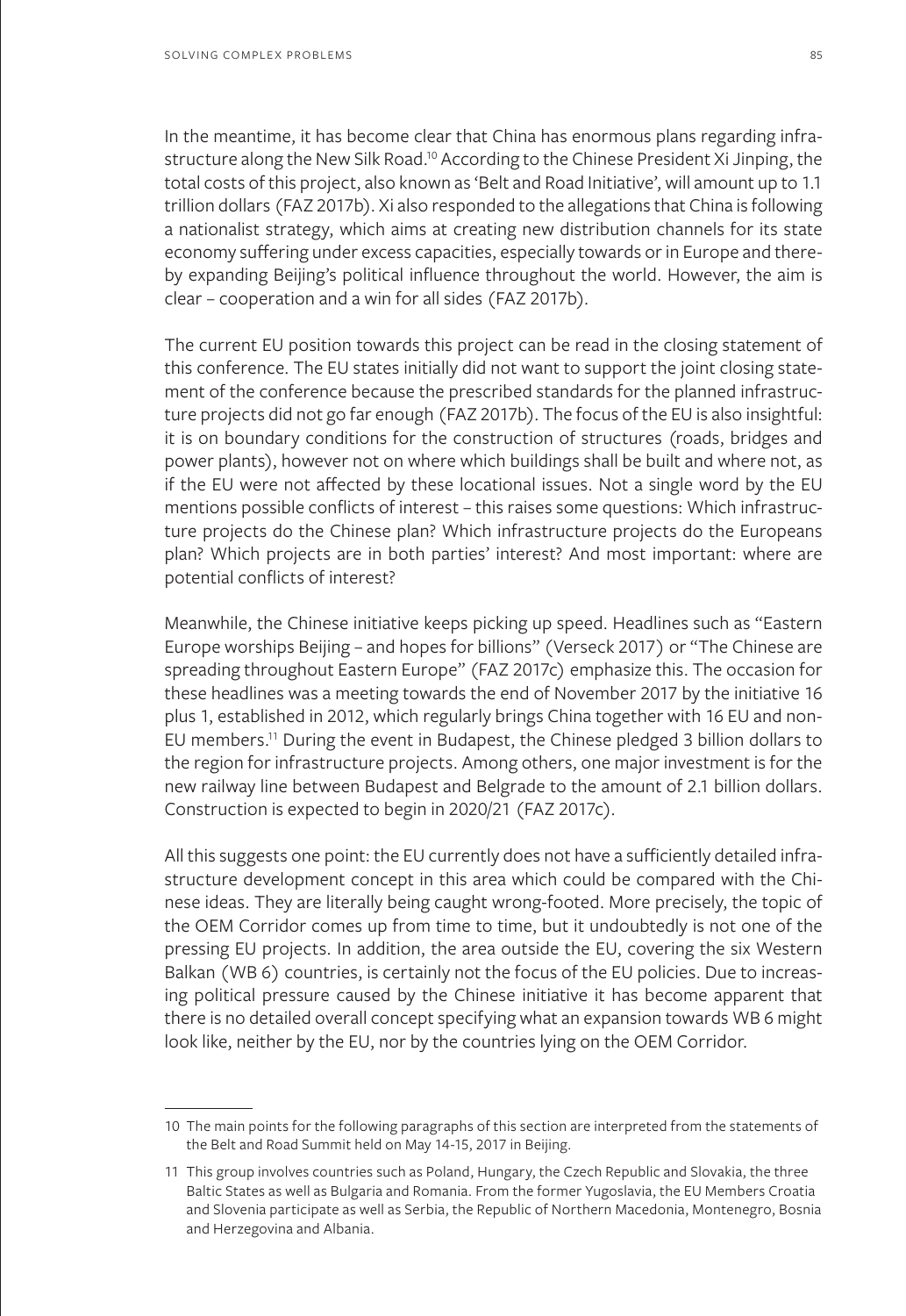# **4.2 The Orient/East-Med Corridor: a 'life world' perspective**

A broad spectrum of problem areas influenced by the contextual challenges (political and geo-strategic) emerges along the OEM Corridor. Some of these are presented briefly.

According to the European Commission, some eastern European countries, including Hungary for example, do not respect or support fundamental central constitutional values and certain EU policies to the necessary extent. The commission is therefore considering linking subsidies to respect for these fundamental values and decisions. As a result, some eastern European EU countries will have to fear losing billions of euros. This would further weaken the already scarce financial resources of these countries and reduce their scope for investment, for example in the railway network (Becker 2017). The threat posed by the EU and other places of possibly cancelling subsidies for countries opposing the EU migration policy only increases the resistance. However, due to a strong financial influence of China in Eastern, Central and Southern Europe for the 'New Silk Road', these countries do not rely on the EU as the only financial source anymore (Schwarz 2017).

The next problem area is related to the preceding one in a similar fashion. It deals with the six countries of the Western Balkan, lying between the state territories of the EU Members Croatia and Greece: Kosovo, Serbia, Bosnia and Herzegovina, Republic of Northern Macedonia, Montenegro and Albania. The chances for these countries of EU membership are currently estimated to be quite low. However, autocratically governed states with historical ties to the Balkans such as Russia and Turkey, but also new global players from the Arabian Gulf, see such a brittle relationship between the EU and the Western Balkans as a clear opportunity for strengthening their own economic and political position in the region; e.g. Turkish investors have already invested more than a billion Euro into traffic- and energy infrastructure in Kosovo (Mayr/Puhl 2017). Therefore, the question remains how these states can be included in a long-term railway concept.

Other problem areas refer to the basic state of some Balkan countries, including especially: the behavior of the ruling elites, the condition of state administration (e.g. deficiencies in the cadastral or tax administration), and the topic of corruption among ruling elites (Schiller 2017). According to the Corruption Perceptions Index 2018 by Transparency International, which covers a total of 180 countries worldwide, the most corrupt EU countries, in ascending order, are: Italy (rank 53, index 52), Slovakia (rank 57, index 50), Romania (rank 61, index 47), Greece (rank 67, index 45), and Bulgaria (rank 77, index 42) (Transparency International 2018). In this context, it is worth mentioning that the anti-corruption report of the EU was abolished in 2017, which for many counts as a clear signal of abandoning the fight against crime at the EU level (FAZ 2017a).

All these are underlying conditions that do not contribute towards a gain of confidence and therefore do not facilitate the planning and construction of such a railway project.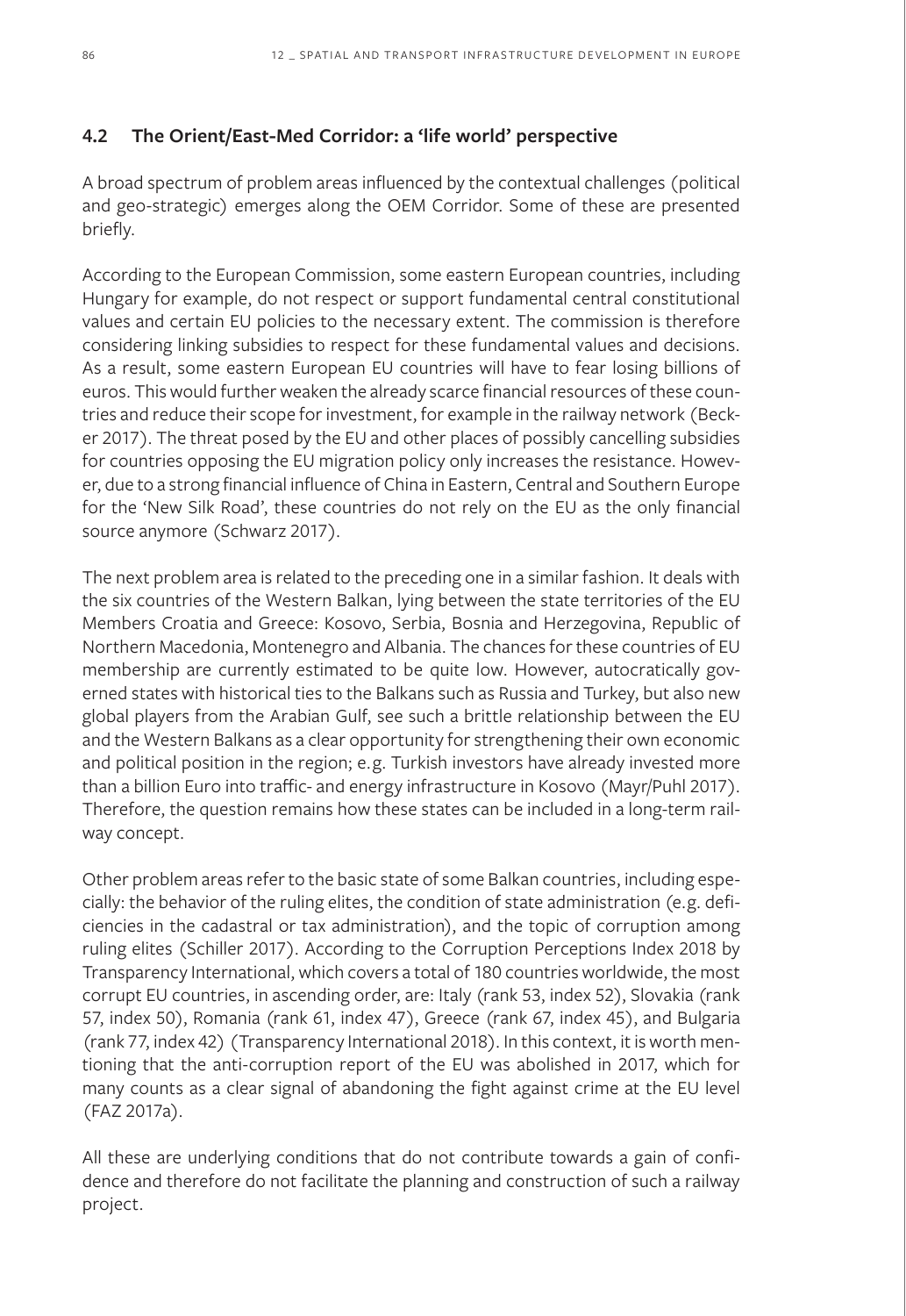### **5 Basic recommendations for the Orient/East-Med Corridor strategy**

In conclusion, what is currently missing is a suitable overall strategy which allows the allocating of funds. This usually cannot be done at once, but is rather in keeping with the timescale of implementing railway infrastructure projects – it usually takes 20, 30 or sometimes even 40 years to accomplish such comprehensive and complex projects. Therefore, the goal of such a strategy should be to develop an integrated overall concept, which addresses the role of railways in offering mobility possibilities to cities and regions, keeps an eye on the required subsidy requirements and allows step-by-step implementation. The following lines describe the main elements to be taken into account if we are to prepare a feasible strategy for the OEM Corridor. The structure is based on the main components of the 'problems first' planning approach.

- > **Defining the problem:** The starting problem is obsolete infrastructure in the southern part of the OEM Corridor (i.e. south of Vienna). But, functional infrastructure is not the main goal *per se*. Infrastructural improvements necessarily affect positive economic development. In the macro-region scope of the OEM Corridor, this means mitigating the distinctive divergences between the core and periphery regions, thus striving for territorial cohesion.
- > **Shifting the problem:** Complexity along the OEM Corridor not stems only from infrastructural bottlenecks. Rather, it is deeply rooted in a broader political and geo-strategic context – different histories, identities and cultures, different current development trends and future perspectives. For centuries, Vienna has been the crossroad between the Austro-Hungarian and Orient empires, later between the capitalist West and communist East, while today their successors compete again for strategic importance in the OEM macro-region.
- > **Assumed relationships:** With the previous point on geo-strategic importance in mind, the relationships need to be clarified and elaborated. This means taking a deeper, two-fold approach. First, globalization makes the world better connected: as a result, the European infrastructural network is affected by stakeholders outside Europe. In the case of the OEM Corridor, major players come from China, Russia, Turkey and the United Arab Emirates. Secondly, the EU approach is highly restrictive (to EU Member States only), which impedes making strategic solutions. Considering the Western Balkan countries as part of the extension of the OEM Corridor routes opens the way towards a strategic, long-term and cohesive solution.
- > **Causes:** Naturally, there are some projects aiming to expand the network towards WB 6 initiated by countries lying along the OEM Corridor. However, these are mostly projects for high-speed passenger rail services. There is often no consideration of how the two rail-bound mode types passenger and cargo transport should act together or for which lengths of freight trains the routes are constructed. In addition, there are no concepts on how the main routes will be connected to the bordering regions to the east and west, for example by railway lines on which an integrated timetable can operate.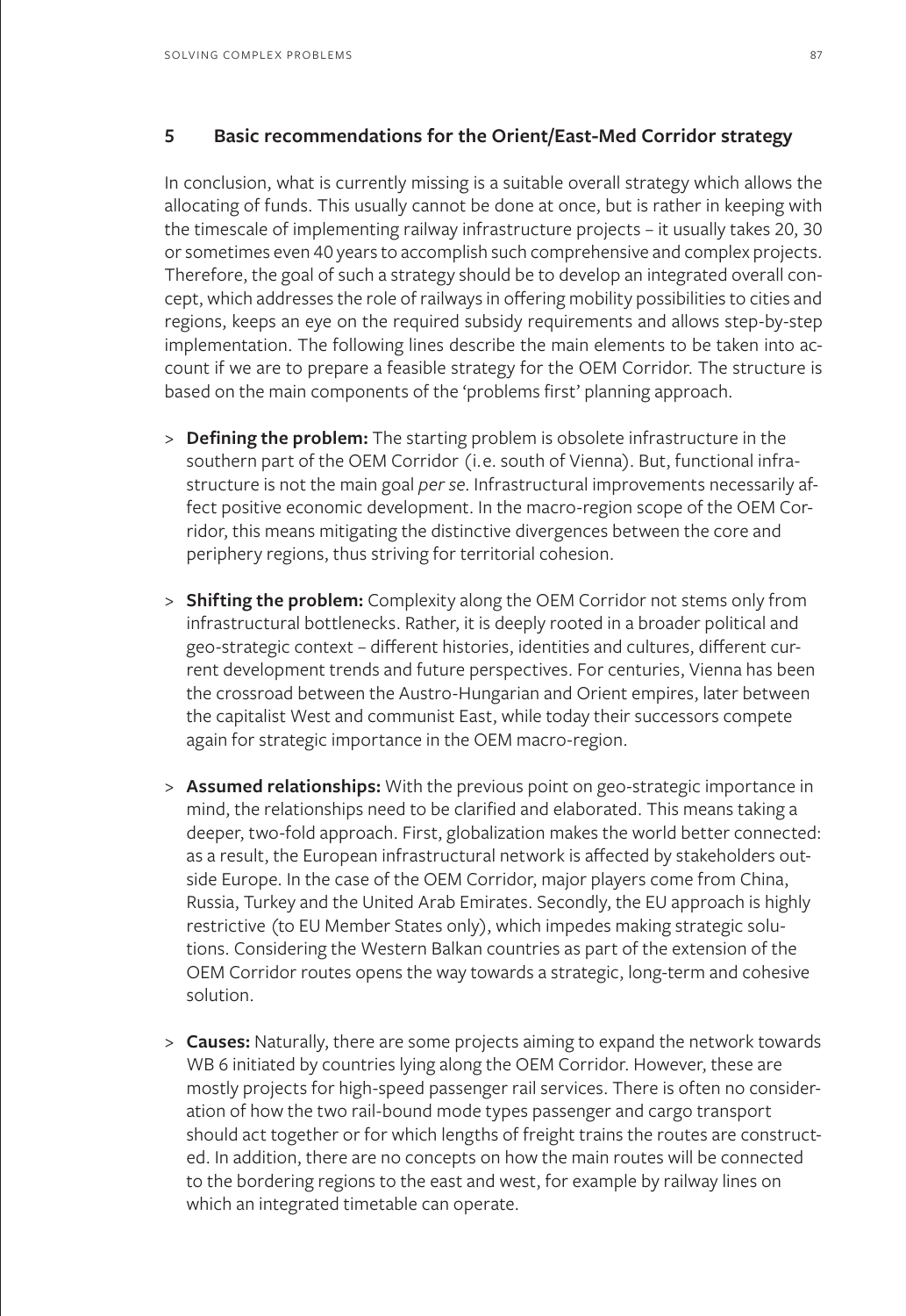- > **Measures:** An integrated synchronized timetable poses the following challenge: important railway nodes, aside from the main route, have to be connected as follows. Assume two stops, A and B, lie on the main route and an additional railway node C lies between A and B, albeit offset from the main line. C has railway connections to A as well as B. In this situation, it makes sense to strive for a timetable connection as shown by the following train trip: an exemplary train, starting at the respective cycle time at B, travelling from B to A via C, should arrive at A by its scheduled cycle time. Establishing this is not always easy, because – just to name an example – measures (e.g. capacity expansions) to reduce travel time may have to be implemented on the route B-C-A.
- > **Concepts:** Chinese investments are dominant along the OEM Corridor nowadays (cf. the Greek port of Piraeus and the railway Belgrade-Budapest line), and there is a certain 'ideology' behind these investments which makes them so successful. Namely, a concept by the Chinese (maybe not thoroughly known by the Europeans) is that economic interests may be the main driver. This begs the question: which concept do the Europeans have in this area and especially, how can the Chinese projects be made compatible with the European concept?
- > **Planning approach:** Finally, making comprehensive strategy demands clear coordination. Such a coordinative role can certainly be devoted to planners, as experts capable of working in a multidisciplinary and intersectoral environment, and capable of understanding the problem on various scales – from local to transnational. Keeping such complex demands in mind, a variety of approaches appears as a logical choice enabling a range of different solutions.

These 'key seven' are recommended as the pattern for solving complex problems along the OEM Corridor, an area with a variety of fuzzy barriers that impede comprehensive strategic development. The seven components can also be seen as steps in preparing the strategy. Nevertheless, it is important to note that all seven steps in the process are often run through several times in an iterative or back and forth fashion. In this way, the content of each step in the process is modified and thereby made to fit with that of the others in a lock and key fashion. This finally secures long-term and feasible solutions.

#### **Literature**

Adis, A.; Schönwandt, W. L. (2005): Grundbausteine des Planungswissens. In: Akademie für Raumforschung und Landesplanung (ARL) (Ed.): Handwörterbuch der Raumplanung. Hannover: ARL, 420–427. Becker, M. (2017): Osteuropäer müssen um EU-Milliarden bangen.

https://www.spiegel.de/wirtschaft/soziales/eu-guenther-oettinger-droht-polen-und-ungarn-mitgeldentzug-a-1154841.html (April 29, 2019).

Bunge, M. (1983): Treatise on Basic Philosophy (Volume 5): Epistemology I: Exploring the World. Dordrecht, Bosten: Reidel.

Bunge, M. (1987): Kausalität, Geschichte und Probleme. Tübingen: Mohr.

Bunge, M. (1996): Finding Philosophy in Social Sciences. London: Yale University Press.

Bunge, M. (1999): Mechanism. In: Bunge, M. (1999): The Sociology-Philosophy Connection. New Brunswick, London: Transaction Publishers, 17ff.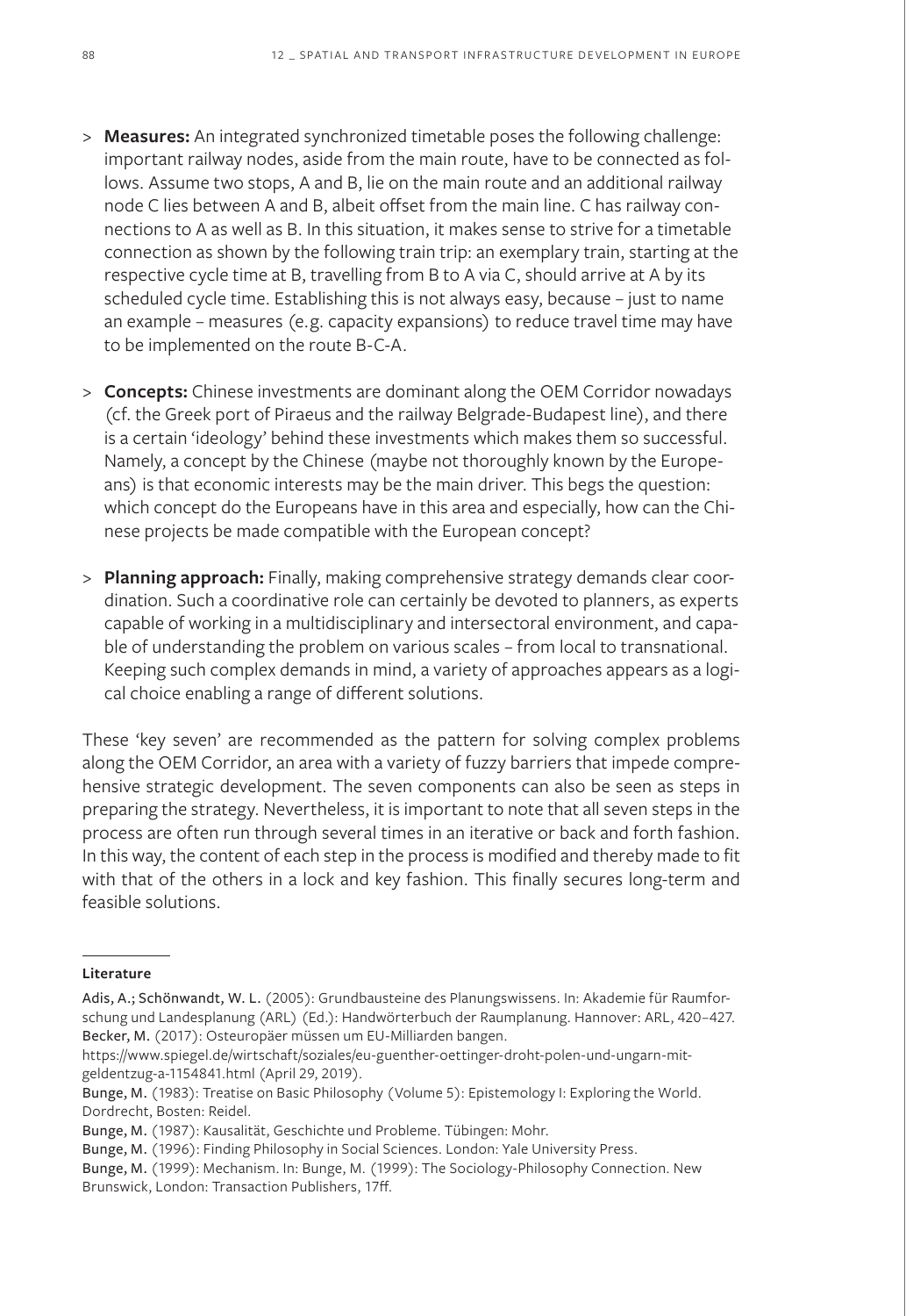Christaller, W. (1933): Die zentralen Orte in Süddeutschland. Eine ökonomisch-geographische Untersuchung über die Gesetzmässigkeit der Verbreitung und Entwicklung der Siedlungen mit städtischen Funktionen. Jena: Gustav Fischer.

Davy, B. (1997): Essential Injustice. New York: Springer.

Einhorn, H. J.; Hogarth, R. M. (1982): Prediction, Diagnosis and Casual Thinking in Forecasting. In: Journal of Forecasting 1, 23–36.

FAZ – Frankfurter Allgemeine Zeitung (2017a): EU-Bericht über Korruption ist wieder abgeschafft. May 3.

FAZ – Frankfurter Allgemeine Zeitung (2017b): China will Hafenanlage in Hamburg bauen. July 14. FAZ – Frankfurter Allgemeine Zeitung (2017c): Die Chinesen machen sich in Osteuropa breit. November 28.

Grunau, J.-P. (2008): Lösen Komplexer Probleme. Theoretische Grundlagen und deren Umsetzung für Lehre und Praxis (Dissertation an der Fakultät für Architektur und Stadtplanung, Universität Stuttgart). Tönning: Der Andere Verlag.

Heidemann, C. (1992): Regional Planning Methodology. The First & Only Annotated Picture Primer on Regional Planning. Discussion Paper Nr. 16. Karlsruhe: Institut für Regionalwissenschaft.

Hemberger, C. (2014): Erwerb kognitiver und methodischer Handlungskompetenzen zur Bearbeitung komplexer Planungsprobleme. Entwicklung und Evaluation eines transdisziplinären Trainingsprogramms am Beispiel raumbezogener Aufgaben. München: Herbert Utz Verlag.

Hemberger, C.; Schönwandt, W.L.; Grunau, J.-P.; Voermanek, K.; von der Weth, R.; Saifoulline, S. (2008a): Messbar bessere Ergebnisse beim Lösen komplexer Planungsprobleme – Empirische Evaluation einer Planungsmethodik. In: Schriftenreihe (Internet) des Instituts für Grundlagen der Planung, Universität Stuttgart.

Hemberger, C.; Schönwandt, W.L.; Grunau, J.-P.; Voermanek, K.; von der Weth, R.; Saifoulline, S. (2008b): Erfolg- und Misserfolgsmerkmale "guter" und "schlechter" Problemlöser – Eine empirische Untersuchung der Wissenshintergründe und Arbeitsprozesse beim Lösen komplexer Planungsprobleme. In: Schriftenreihe des Instituts für Grundlagen der Planung, Universität Stuttgart.

Jung, W. (2008): Instrumente der Räumlichen Planung. Systematisierung und Wirkung auf die Regimes und Budgets der Adressaten (Dissertation an der Fakultät für Architektur und Stadtplanung, Universität Stuttgart). Hamburg: Dr. Kovač.

Koppenjan, J.; Klijn, E.-H. (2004): Managing Uncertainties in Networks. A Network approach to Problem Solving and Decision Making. London: Routledge.

Krautzberger, M. (1999): Brauchen wir noch Raumordnungspolitik? In: Schmals, K. M. (Ed.): Was ist Raumplanung? (Dortmunder Beiträge zur Raumplanung 89). Dortmund: IRPUD, 123–130.

Kuhn, Th. S. (1962/1981): Die Struktur wissenschaftlicher Revolutionen (The Structure of Scientific Revolutions). Frankfurt am Main: Suhrkamp.

Lamnek, S. (1995): Qualitative Sozialforschung: Band 2 – Methoden und Techniken (3. Auflage). Weinheim: Beltz.

Lösch, A. (1940): Die räumliche Ordnung der Wirtschaft. Jena: Gustav Fischer.

Mayr, W.; Puhl, J. (2017): Stiefkinder des Kontinents. In: Der Spiegel. June 21.

Regulation (EU) 1315/2013 of the European Parliament and of the Council of 11 December 2013 on Union guidelines for the development of the trans-European transport network and repealing Decision 661/2010/EU. In: Official Journal of the European Union L 348/1, 20.12.2013.

Regulation (EU) 1316/2013 of the European Parliament and of the Council of 11 December 2013 establishing the Connecting Europe Facility, amending Regulation (EU) 913/2010 and repealing Regulations (EC) 680/2007 and (EC) 67/2010. In: Official Journal of the European Union L 348/129, 20.12.2013.

Saifoulline, R.; von der Weth, R.; Schönwandt, W. L.; Hemberger, C.; Grunau, J.-P. (2009): The influence of a problem solving training on shared mental models of spatial planners. In: Journal Psychologie des Alltagshandelns, 2 (1), 14–21.

Schiller, E. (2017): Nicht nur Bosnien ein Pulverfass. In: ZDF heute-Nachrichten. July 13.

Schönwandt, W. L. (1986): Denkfallen beim Planen. Braunschweig: Vieweg.

Schönwandt, W. L. (2002): Planung in der Krise? Theoretische Orientierungen für Architektur, Stadtund Raumplanung. Stuttgart: Kohlhammer.

Schönwandt, W. L. (2006): Handlungsansätze und Planung. In: Schönwandt, W. L.; Jung, W. (Eds.): Ausgewählte Methoden und Instrumente in der räumlichen Planung. Kritische Sondierung als Beitrag zur Diskussion zwischen Planungswissenschaft und -praxis (Arbeitsmaterial der ARL Nr. 326). Hannover: ARL, 26–34.